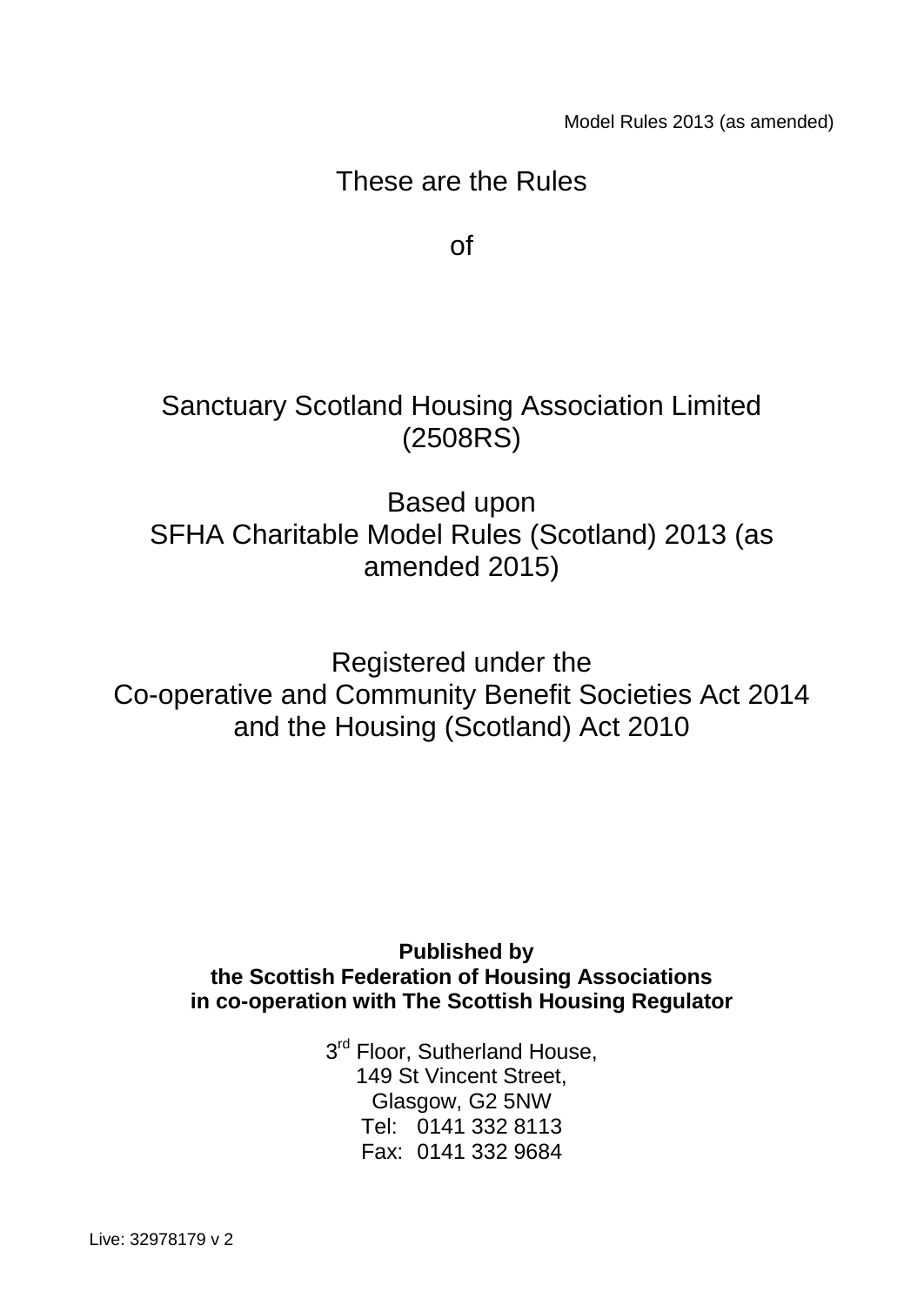## **Further guidance**

#### **Further Advice**

A separate document is also available from the SFHA Rules Service, which gives guidance on the use of these rules and the options. Advice is also available from staff at The Scottish Housing Regulator.

Advice on the procedural aspects of making a Rule registration application or Rule Amendment application is also available from the SFHA Rules Service.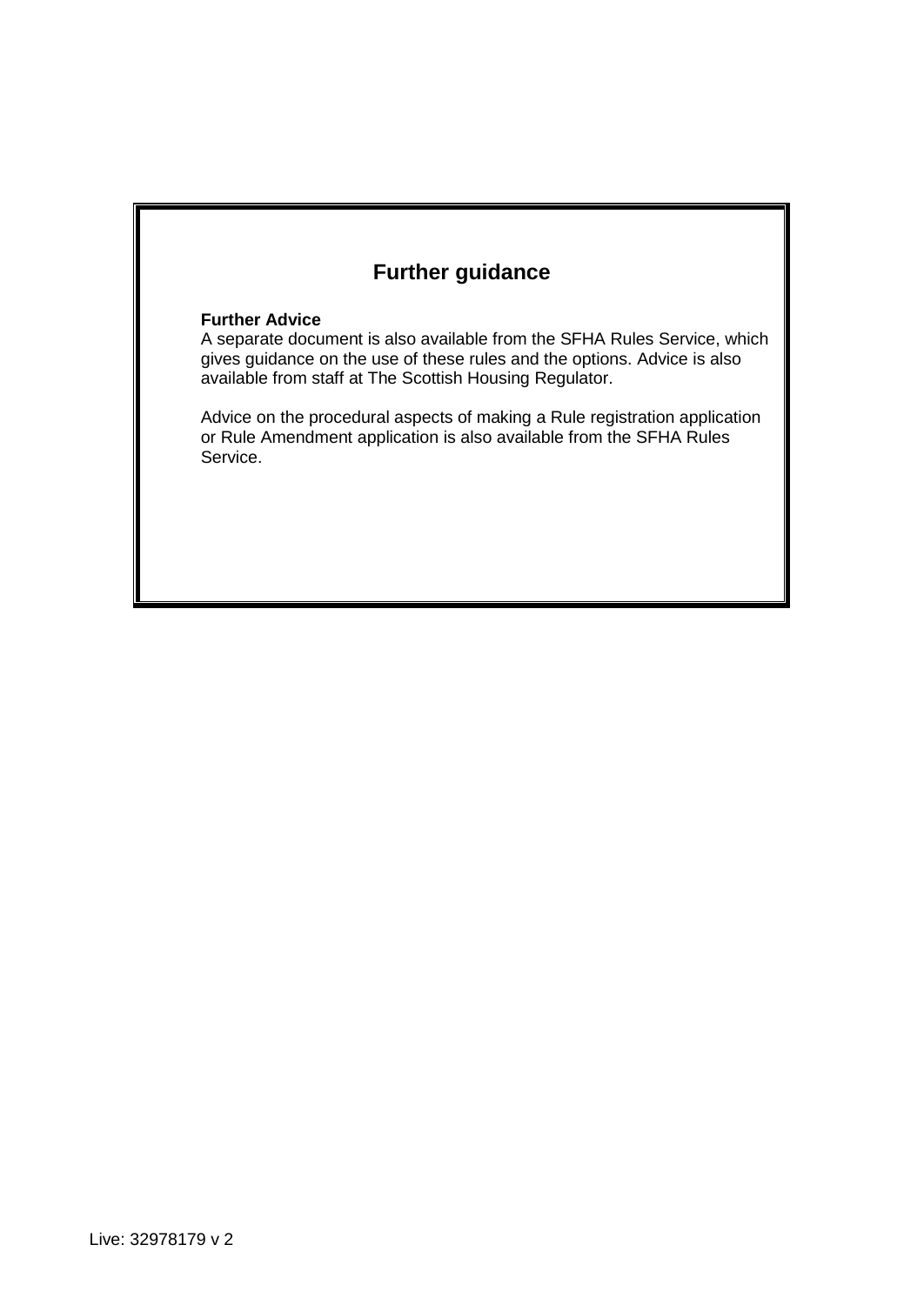#### CONTENTS PAGE

| <b>ITEM</b>                          | <b>PAGE NO</b> | <b>ITEM</b>                              | <b>PAGE NO</b> |
|--------------------------------------|----------------|------------------------------------------|----------------|
| Introduction:                        | 4              | The Secretary and Officer Bearers        | 20             |
| Name                                 |                | - Role of the Chairperson                |                |
| Objects                              |                | <b>Financial Guarantees for Officers</b> | 22             |
| Membership                           | 4              | The Board's Minutes, Seal,               |                |
| Applying for membership              |                | <b>Registers and Books</b>               | 23             |
| Ending your membership               | 5              | <b>Minutes</b>                           |                |
| Representing an Organisation         | 6              | <b>Execution of Documents and Seal</b>   |                |
| Share Capital                        | $\overline{7}$ | Registers<br>$\blacksquare$              |                |
| <b>Shares</b>                        |                | <b>Registered Name</b>                   |                |
| <b>Transferring shares</b>           |                | Documentation                            |                |
| <b>Borrowing Powers</b>              | 8              | Accounts                                 | 24             |
| <b>General Meetings</b>              | 10             | <b>The Auditor</b>                       | 25             |
| <b>Annual General Meeting</b>        |                | Annual Returns and Balance Sheet         | 26             |
| <b>Special General Meeting</b><br>-  |                | <b>Surpluses and Donations</b>           | 26             |
| Notice of Meetings                   |                | Investments                              | 27             |
| Procedure at General Meetings        | 12             | Inspecting the Register                  | 27             |
| Proxies/Representatives/Postal Votes |                | <b>Disputes</b>                          | 27             |
| Voting                               |                | Statutory Applications to the Financial  |                |
| Proceedings at General Meetings      | 14             | <b>Conduct Authority</b>                 | 28             |
| The Board of Management              | 14             | <b>Copies of Rules</b>                   | 28             |
| Composition of the Board             |                | Closing Down the Association             | 28             |
| Interests                            |                | Changing the Rules                       | 28             |
| [Not used]                           |                | Interpreting these Rules                 | 29             |
| [Not used]                           |                | Appendices:                              | 32             |
| Ineligibility for the Board<br>٠     |                | Appendix 1: Proxy form                   |                |
| Powers of the Board of               |                | Appendix 2: Cancellation of Proxy        |                |
| Management                           | 18             | <b>Signatures of Board Members</b>       | 33             |
| <b>Board Procedure</b>               | 19             |                                          |                |
| <b>Special Board Meetings</b>        |                |                                          |                |

- Sub-committees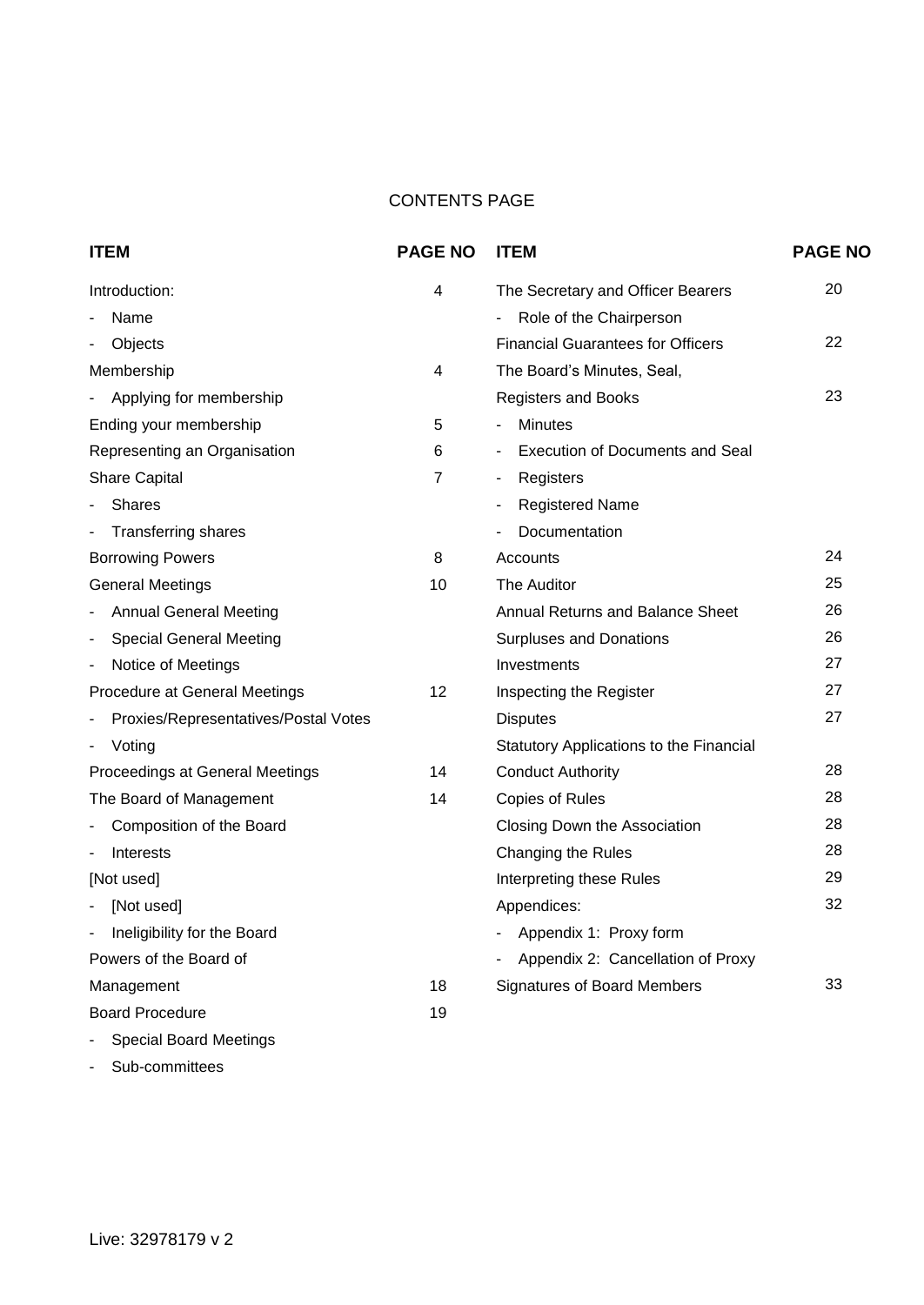## **INTRODUCTION**

#### **Name**

1 The name of the Society shall be Sanctuary Scotland Housing Association Limited (hereinafter referred to as "the Association").

## **Objects**

- 2 The objects of the Association are:
- 2.1 to provide for the relief of those in need by reason of age, ill-health, disability, financial hardship or other disadvantage through the provision, construction, improvement and management of land and accommodation and the provision of care; and
- 2.2 any other purpose or object permitted under Section 24 of the Housing (Scotland) Act 2010 which is charitable both for the purposes of Section 7 of the Charities and Trustee Investment (Scotland) Act 2005 and also in relation to the application of the Taxes Acts.
- 3 The permitted activities and powers of the Association will include anything which is necessary or expedient to help the Association achieve these objects.
- 4.1 The Association shall not trade for profit and any profits shall only be applied for the purpose of furthering the Association's objects and/or in accordance with these Rules.
- 4.2 Nothing shall be paid or transferred by way of profit to Members.
- 5 The registered office of the Association is at: Sanctuary House, 7 Freeland Drive, Priesthill, Glasgow, G53 6PG.

#### **MEMBERSHIP**

- 6.1 The Members of the Association shall be the Parent Association and those persons or organisations who hold a share in the Association and whose names are entered in the Register of Members.
- 6.2 The Parent Association and the Association, together with all other organisations in the Group will document, formally and in terms that are transparent and understandable, their constitutional and financial relationships through one or more intra-group agreements or similar documents. The role of the Association and its relationship with other organisations in the Group must be undertaken in a manner consistent with the Charities and Trustee Investment (Scotland) Act 2005.

## **Applying for Membership**

- 7.1 Subject to the prior approval of the Parent Association, the Board shall set, review and publish its membership policy for admitting new Members. Subject to the provisions of Rule 7.2 the following shall be eligible to become Members:-
- 7.1.1 tenants of the Association;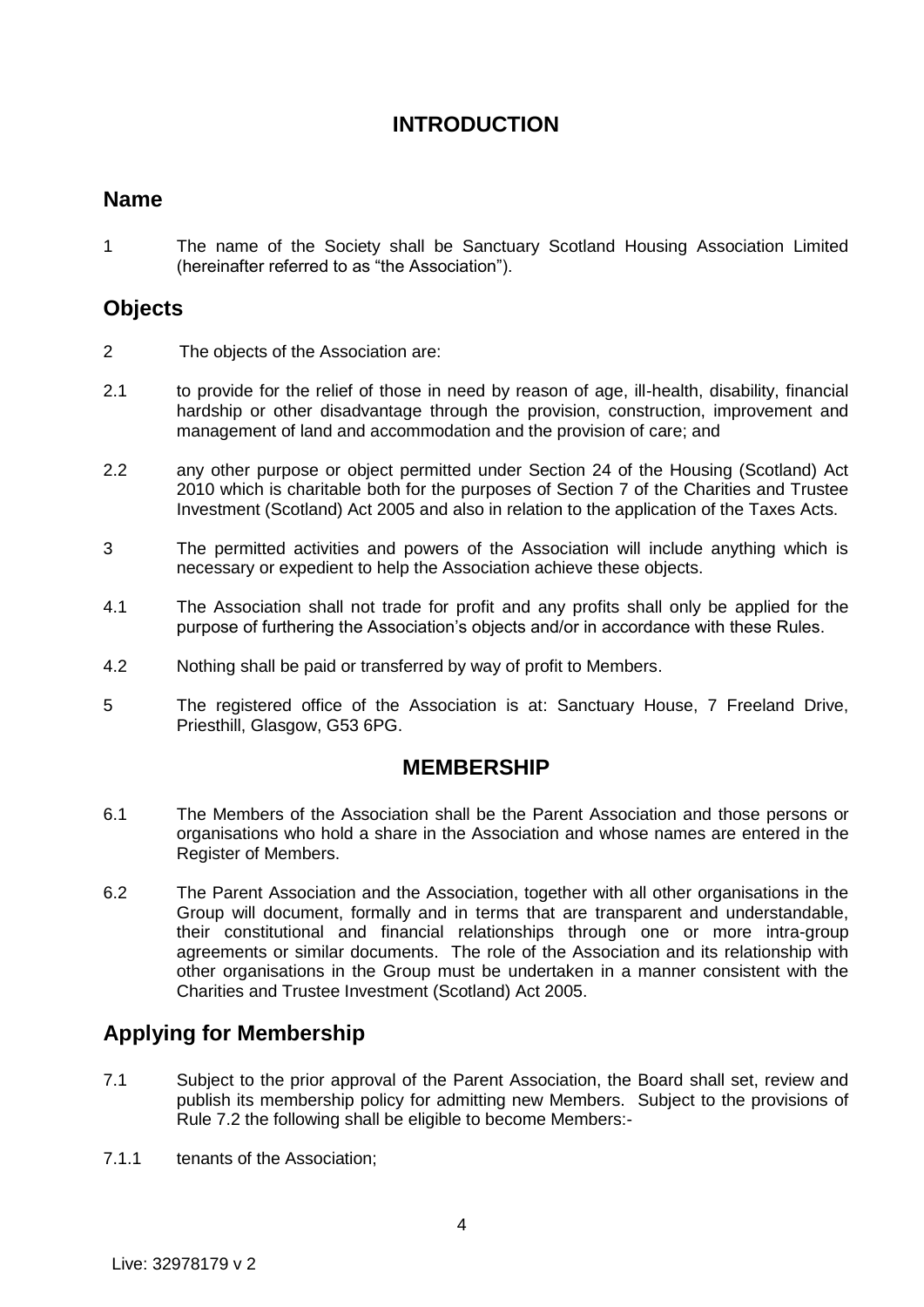- 7.1.2 service users of the Association;
- 7.1.3 other persons who support the objects of the Association;
- 7.1.4 organisations sympathetic to the objects of the Association.
- 7.2 Completed and signed application forms for membership, along with the sum of one pound (which will be returned to the applicant if the application is not approved) should be sent to the Association's registered office. Whilst it is the Association's intention to encourage membership, the Board (without prejudice to Rule 7.3) has absolute discretion in deciding on applications for membership and the following shall (without limitation) constitute grounds for refusal of an application for membership:-
- 7.2.1 where membership would be contrary to the Association's Rules or policies;
- 7.2.2 where a conflict of interest may exist which, even allowing for the disclosure of such an interest, may adversely affect the work of the Association; or
- 7.2.3 where the Board considers that accepting the application would not be in the best interests of the Association.
- 7.3 Each application for membership shall be considered by the Board as soon as reasonably practicable after its receipt by the Association. Each application for membership shall be subject to approval by the Parent Association. An application for membership will not be considered by the Board within the period of fourteen days before the date of a general meeting. The Parent Association has the power in its absolute discretion to accept or reject the application.
- 7.4 If both the Board and the Parent Association approve an application, the applicant will immediately become a Member and the Member's name and other necessary particulars will be included in the Register of Members within seven working days. The Member will then be issued one share in the Association.
- 8 Applications for membership of the Association can be made by individuals from the age of 16.
- 9 No Member can hold more than one share in the Association.
- 10 If a Member changes address, that Member must let the Association know by writing to the Secretary at the registered office within three months. This requirement does not apply if the Member is a tenant of the Association and has moved home by transferring their tenancy to another property owned and managed by the Association.

## **ENDING MEMBERSHIP**

- 11.1 A person's membership of the Association will end and the Board will cancel their share and record the ending of their membership in the Register of Members if:-
- 11.1.1 They resign their membership giving seven days' notice in writing to the Secretary at the registered office;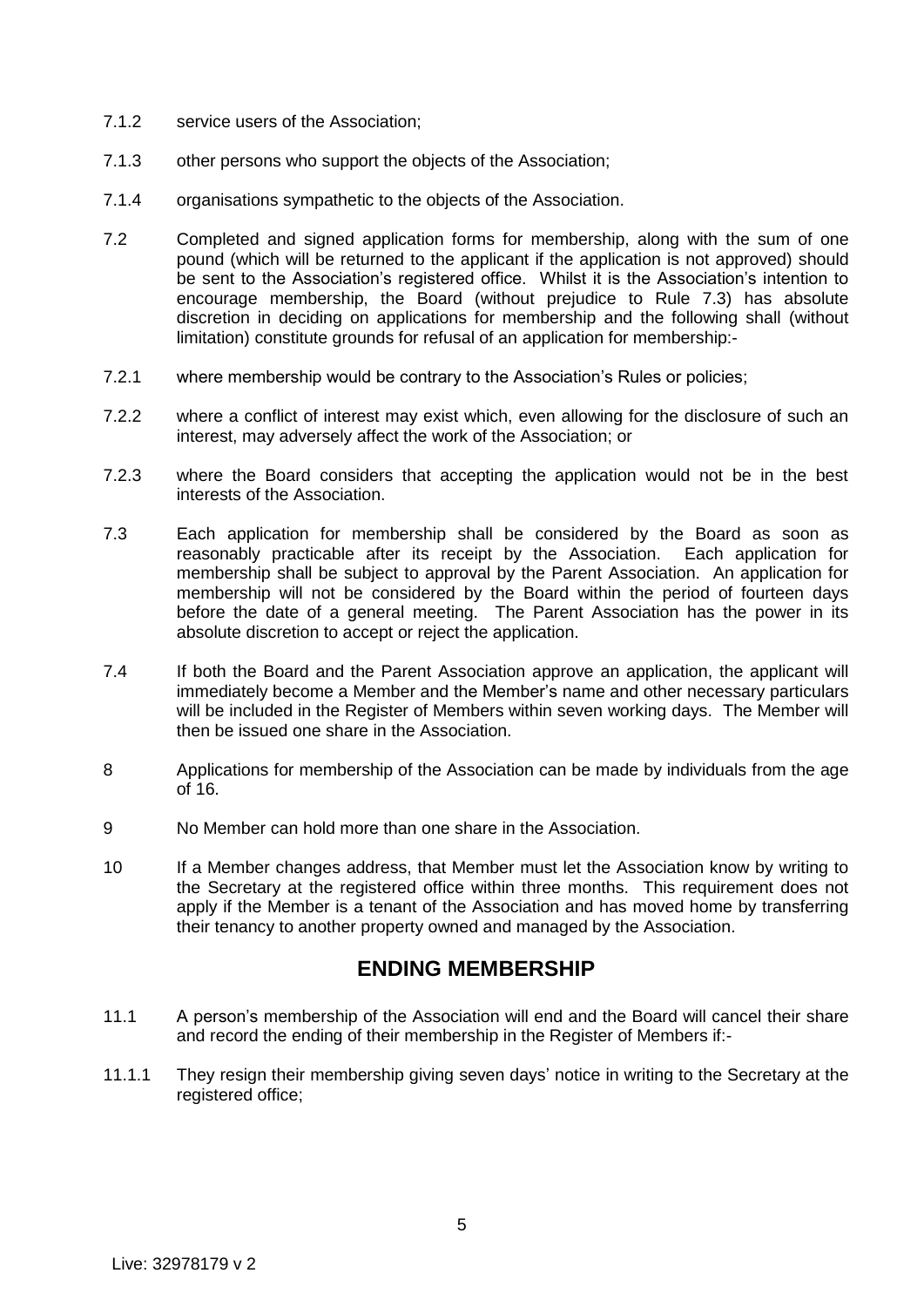- 11.1.2 Except in the case of membership by the Parent Association, the Board reasonably believes that they have failed to tell the Association of a change of address as required by Rule 10;
- 11.1.3 Other than in the case of the Parent Association, they have failed to attend any general meetings of the Association for a period of two years and / or failed to respond within three months of a notice dispatched to them at their last known address;
- 11.1.4 Their membership is ended by the Parent Association at any time by written notice to them and the Secretary of the Association to that effect;
- 11.1.5 The Association receives a complaint about their behaviour and two-thirds of the Members voting at a special general meeting agree to end their membership but the membership of the Parent Association may not be so ended. The following conditions apply to this procedure:
	- 11.1.5.1 the complaint must be in writing and must relate to behaviour which could harm the interests of the Association;
	- 11.1.5.2 the Secretary must notify the Member of the complaint in writing not less than one calendar month before the meeting takes place;
	- 11.1.5.3 the notice for the special general meeting will give details of the business for which the meeting is being called;
	- 11.1.5.4 the Member subject to the complaint will be called to answer the complaint at the meeting. The Members present will consider the evidence supporting the complaint and any evidence the Member decides to introduce;
	- 11.1.5.5 the Members can vote in person or through a representative by proxy;
	- 11.1.5.6 if the Member receives proper notice but does not go to the meeting without providing a good reason, the meeting will go ahead without them and the Members will be entitled to vote to end their membership.
- 11.2 If a person's membership is ended in accordance with Rule 11.1.5, they will immediately cease to be a Member from the date that the resolution to end their membership was passed and any further application for membership by them will need to be approved by two-thirds of the Members voting at a general meeting (in addition to any other approvals required under these Rules).

#### **REPRESENTING AN ORGANISATION**

12.1 An organisation which is a Member is free to nominate any person it considers suitable as its representative to the Association. That person will represent all of the organisation's rights and powers at general meetings; and if that person is present at a general meeting, the organisation shall be deemed to be present at the meeting.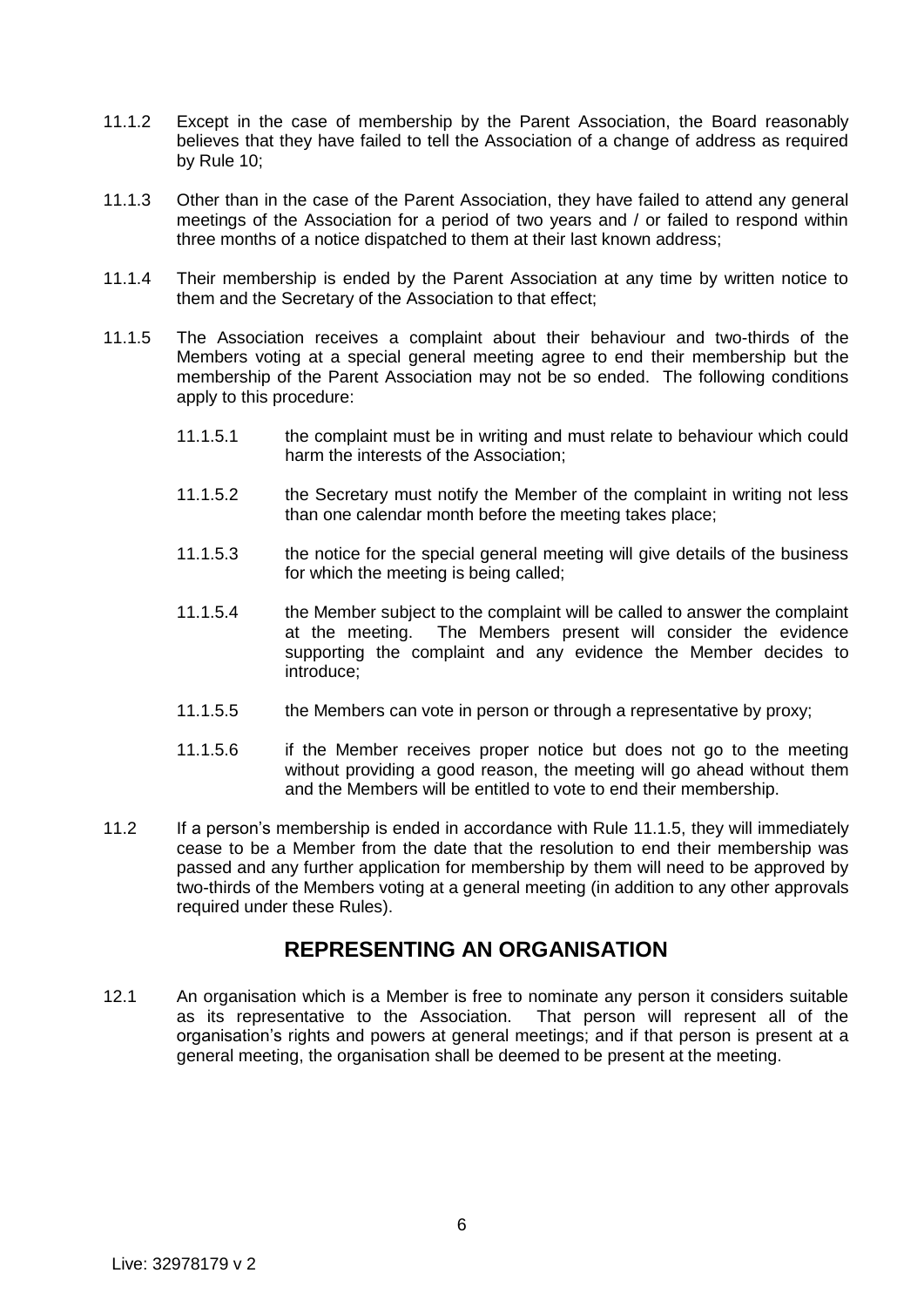- 12.2 To confirm the identity of a representative, the organisation must send the Association a copy of the authorisation or appointment of an individual as a representative. This should be signed by a Director, Secretary or Authorised Signatory of the organisation which signature must be witnessed, or in the case of a local authority, by the Chief Executive, or properly authorised Officer of the local authority.
- 12.3 An organisation can change the identity of the person entitled to represent that organisation at any time by confirming the identity of the new representative in terms of Rule 12.2 and withdrawing the authority of the original representative.
- 12.4 If a person is a representative in terms of Rule 12.1 of an organisation which is a Member, that person cannot also be a Member as an individual. If they are already a Member as an individual when they start to represent an organisation which is a Member, the Association will suspend that person's membership as an individual, until such time as they are no longer a representative of an organisation which is a Member.

## **SHARE CAPITAL**

#### **Shares**

- 13 The share capital of the Association will be raised by issuing one-pound shares to Members. Shares cannot be held jointly. Joint tenants of the Association may each become individual Members.
- 14 There is no interest, dividend or bonus payable on shares.

#### **Transferring Shares**

- 15 A Member shall not be entitled to any property of the Association in his/her/its capacity as a Member and any Member's share is not withdrawable or transferable save in the circumstances set out in Rules 16 and 17.
- 16 Members cannot sell their share but they can transfer it if both the Board and the Parent Association agree. If a Member holds more than one share in the Association, shares may not be sold or transferred but may be cancelled on the written request of the Member (and without prejudice to the continuing membership of the Member providing that the Member continues to hold one share) and the value of the share will then belong to the Association.
- 17.1 If a Member dies or ends their membership or has their membership ended, or they are a representative of an organisation which no longer exists, the Board will cancel their share (except in those circumstances outlined in Rules 17.2 and 17.3) and the value of the share will then belong to the Association.
- 17.2 Members can nominate the person to whom the Association must transfer their share in the Association when they die, as long as the person that they nominate is eligible for membership under these Rules and in terms of the Association's membership policies and has been approved for membership by the Parent Association. On being notified of a Member's death, the Board shall transfer or (at its option) pay the nominal value of that Member's share to the person that has been identified. The nomination must be in the terms required by the Co-operative and Community Benefit Societies Act 2014.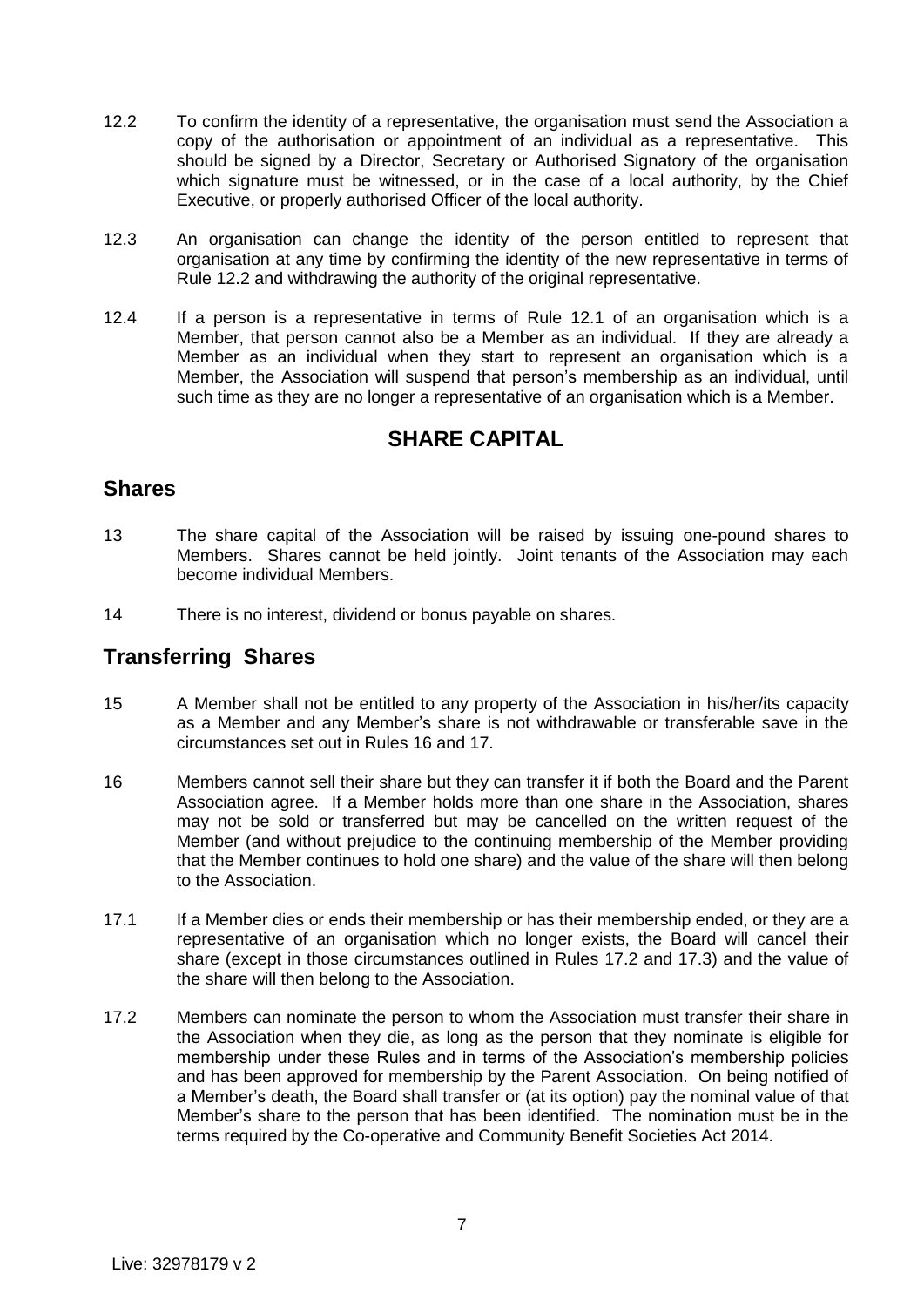17.3 If a Member dies or becomes bankrupt and their personal representative or trustee in bankruptcy seeks to claim their share, the Board (to the extent that the Member's personal representative or trustee in bankruptcy has right) will transfer or pay the value of the Member's share in terms of their representative's or trustee's instructions.

#### **BORROWING POWERS**

- 18.1 The Association can borrow money as long as the total borrowing at any time is not more than £300million (three hundred million pounds sterling) and the Parent Association has consented to the borrowing in writing.
- 18.2 In respect of any proposed borrowing for the purposes of Rule 18.1, the amount remaining undischarged of any index-linked loan previously borrowed by the Association or any deep discounted security shall be deemed to be the amount needed to repay such borrowing in full if the pre-existing borrowing became repayable in full at the time of the proposed borrowing.
- 18.3 For the purposes of Rule 18.1 in respect of any proposed borrowing intended to be index-linked or on any deep discounted security the amount of borrowings shall be deemed to be the proceeds of such proposed borrowings that would be receivable by the Association at the time of the proposed borrowing.
- 18.4 The Association will not pay more than the market rate of interest as determined by the Board, having obtained and considered proper advice on the question of determining the market rate of interest, having regard to the terms of the loan on any money borrowed, including any money borrowed from the Parent Association.
- 18.5 The Association will not accept money on deposit.
- 18.6 The Association may borrow money from such lawful sources as is permitted by its Treasury Management Policy subject always to the requirement that the Association will comply with the Regulatory Framework and Regulatory Guidance issued by The Scottish Housing Regulator from time to time.
- 18.7 The Association shall have the power to enter into and perform a Rate Cap Transaction, or a series of Rate Cap Transactions, or to enter into a Collar Transaction or series of Collar Transactions or an Interest Rate Swap Transaction (each a "Transaction") where in relation to any such Transaction the following conditions are satisfied, namely that:-
	- 18.7.1 the prior approval of the Parent Association has been obtained;
	- 18.7.2 the relevant instruments relate solely to amounts denominated in Sterling;
	- 18.7.3 the relevant Transaction provides (in the case of an Interest Rate Swap Transaction) for the Association to undertake to pay a specified fixed rate on an applicable notional sum denominated in Sterling, but not otherwise;
	- 18.7.4 the relevant Transaction provides (in the case of a Collar Transaction) for the simultaneous buying of an instrument relating to a rate cap and the selling of an instrument providing for a floor at a lower strike price to such cap;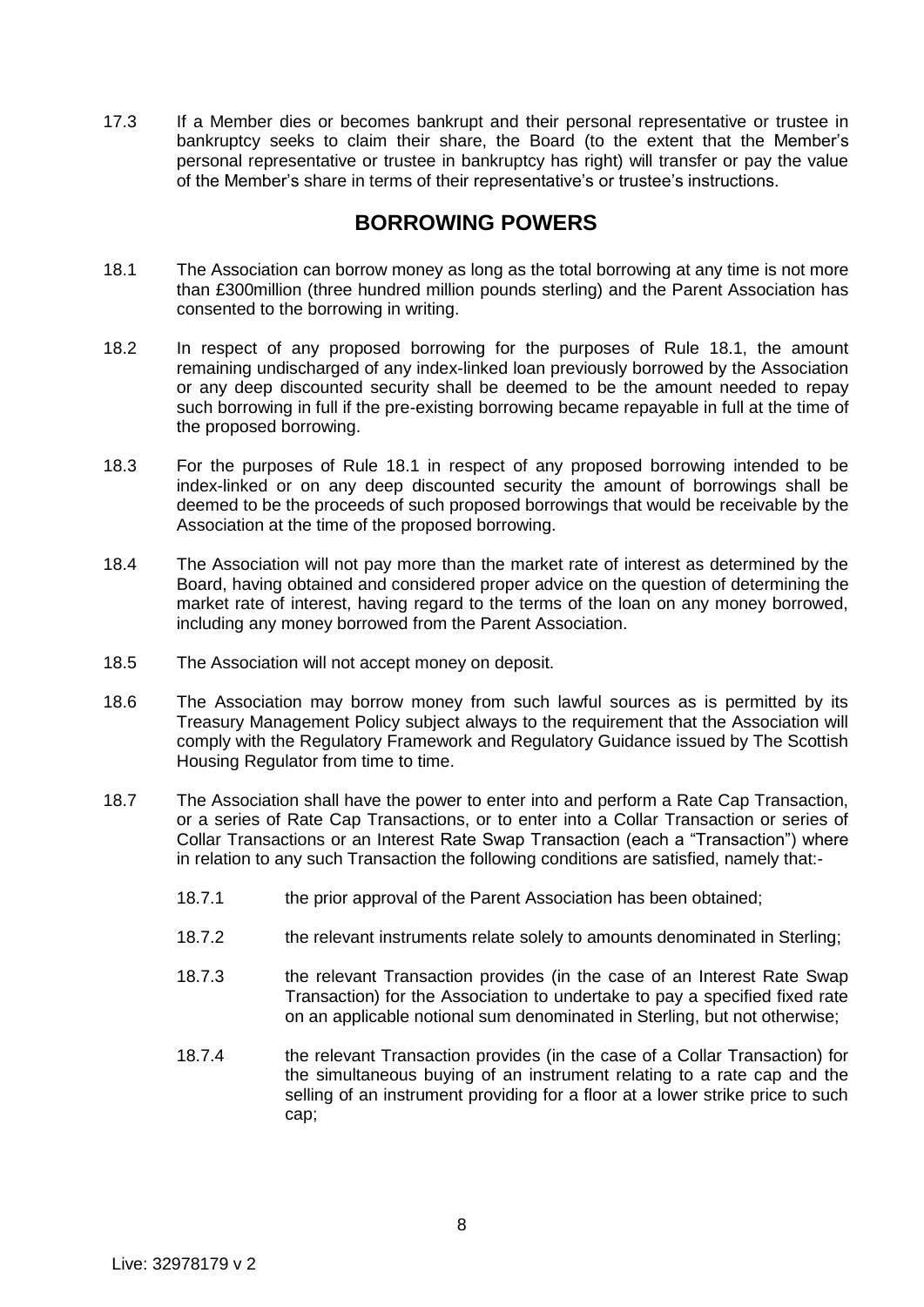- 18.7.5 any counterparty to the Transaction is a financial institution authorised and regulated by the Financial Conduct Authority to conduct business in the United Kingdom;
- 18.7.6 the Board or a duly authorised sub-committee established under the Rules considers the entry by the Association into such Transaction(s) to be in the best interests of the Association,

PROVIDED that at the time of entry into any such Transaction(s) the sum of the Calculation Amount of any such Transaction(s) previously entered into and remaining in effect and the Calculation Amount of the proposed Transaction(s) shall not exceed either (a) the aggregate amount of the Association's Variable Rate Borrowings at the Effective Date plus the amount of any existing contractually committed loan facilities not yet drawn down in respect of amounts which the Association intends at the Effective Date when drawn down will become Variable Rate Borrowings or (b) having regard at the Effective Date to the Association's obligations to repay Variable Rate Borrowings, the amount of Variable Rate Borrowings which will be outstanding at any time on or prior to the proposed Termination Date.

- 18.8 Before exercising its power under Rule 18.7 the Association shall obtain and consider proper advice on the question whether the relevant Transaction is satisfactory having regard to:-
	- 18.8.1 the possible fluctuations in the rate of interest payable by the Association on its Variable Rate Borrowings during the term of the relevant Transaction;
	- 18.8.2 the Association's ability to meet its payment obligations under such Borrowings during the term of the relevant Transaction if such Transaction was or were not entered into;
	- 18.8.3 the payment obligations under the relevant Transaction; and
	- 18.8.4 the Association's actual and projected annual income and expenditure position.
- 18.9 For the purposes of Rules 18 and 19 proper advice shall mean the advice of a person who is reasonably believed by the Board to be suitably qualified in financial matters and such transactions. Such advice may be given by a person notwithstanding that he/she gives it in the course of his/her employment as an officer.
- 18.10 A person entering into a relevant Transaction as a Floating Rate Payer with the Association who has received a written certificate signed by the Secretary confirming the Association's compliance with Rules 18.7 and 18.8 shall not be concerned to enquire further whether or not the Association has complied with the provision of Rules 18.7 and 18.8 and such Transaction shall be valid at the date it is entered into and throughout its term in favour of such person (or any assignee or successor in title) whether or not the provision of Rules 18.7 and 18.8 have been complied with.
- 18.11 For the purposes of this Rule:-

"Calculation Amount", "Effective Date", "Floating Rate Payer", "Term" and "Termination Date" have the respective meanings given in the 2014 ISDA (international Swap Dealers Association) Definitions as amended from time to time;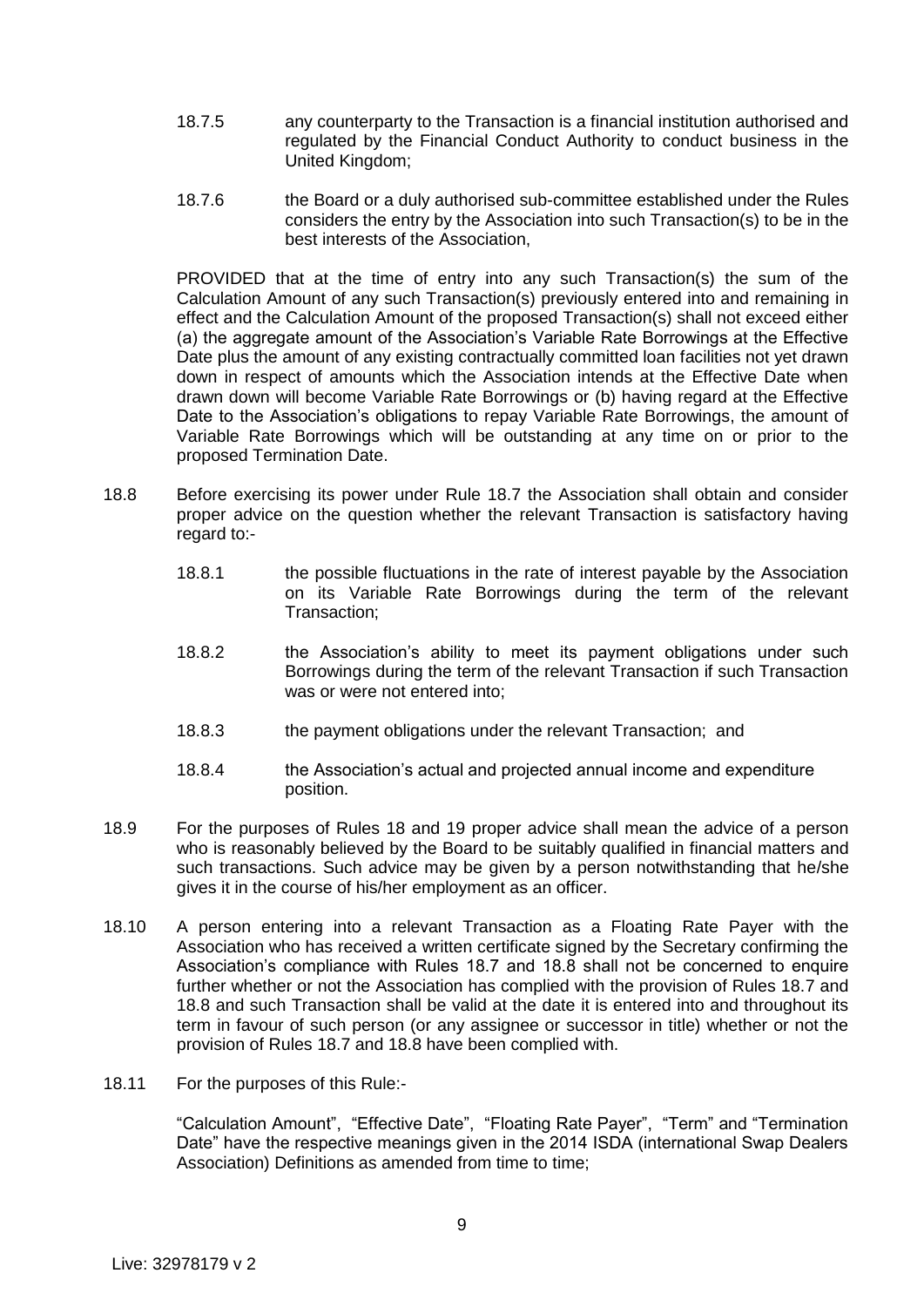"Variable Rate Borrowings" means any borrowing by the Association pursuant to Rule 18.10 in respect of which the rate of interest has not been fixed for a term in excess of twelve months and the terms "fixed" shall exclude any borrowing where the rate of interest is indexed in accordance with a retail price index or other published index;

"Rate Cap Transaction", "Collar Transaction" and "Interest Rate Swap Transaction" mean respectively any transaction so designated within the meaning of the category "Swap Transaction" as defined in the 2014 ISDA Definitions as amended from time to time;

- 19.1 The Association shall not lend money to Members other than the Parent Association.
- 19.2 The Association can lend money to the Parent Association or to an organisation which is a subsidiary of the Association within the meaning of the Companies Act 2006 or the Cooperative and Community Benefit Societies Act 2014 at the market rate of interest as determined by the Board, having obtained and considered proper advice on the question of determining the market rate of interest, having regard to the terms of the loan. Where the Association is using a loan facility to on lend it must comply with the Regulatory Framework and Regulatory Guidance issued by the Scottish Housing Regulator from time to time.
	- 19.2.1 The holder of loan stock may transfer all or any part thereof by instrument in writing in such form as the Board may approve.
	- 19.2.2 The instrument of transfer shall be executed by or on behalf of the transferor and the transferee and properly stamped, and upon delivery thereof at the registered office together with the sum of five pence, the certificate of the loan stock and such evidence of identity or title as the Board may reasonably require, the transfer shall be registered.
	- 19.2.3 A transfer of loan stock shall not be valid until registered.
- 19.3 The Association shall have the power to enter into funding arrangements with the Parent Association which provide that the Association shall grant heritable securities and others or any of them (including guarantees in respect of borrowings and obligations of the Parent Association or any subsidiary of the same) in accordance with the provisions of Rule 47.3.

## **GENERAL MEETINGS**

## **Annual General Meeting**

- 20. The Association will hold a general meeting known as the annual general meeting within six months of the end of each financial year of the Association. The functions of the annual general meeting are to:
	- 20.1 present the Chairperson's report on the Association's activities for the previous year;
	- 20.2 present the accounts, balance sheet and auditor's report;
	- 20.3 [Not used]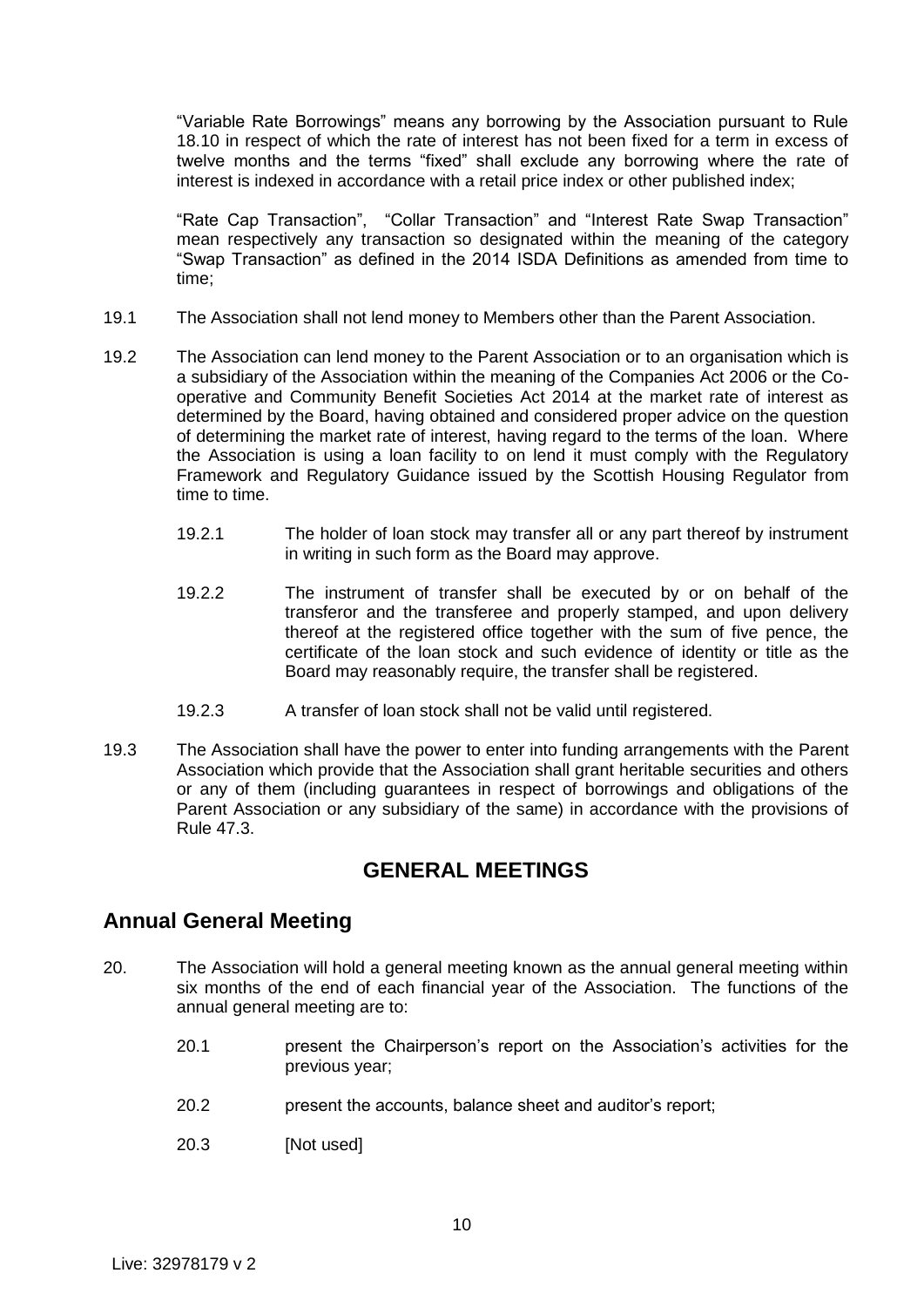- 20.4 appoint the auditor for the following year; and
- 20.5 consider any other general business included in the notice calling the meeting.

#### **Special General Meeting**

- 21.1 All general meetings other than annual general meetings are known as special general meetings. The Secretary will call a special general meeting if:
	- 21.1.1 the Board or the Parent Association requests one; or
	- 21.1.2 at least four Members request one in writing. If there are more than 40 Members, at least one tenth of all the Members must ask for the meeting.
- 21.2 Whoever asks for the meeting must give the Secretary details of the business to be discussed at the meeting.
- 21.3 If a special general meeting is requested, the Secretary must within 10 days of having received the request give all Members notice calling the meeting. The meeting must take place within 28 days of the Secretary receiving the Members' request. The Secretary should decide on a time, date and place for the meeting in consultation with the Board or the Chairperson, but if such consultation is not practicable the Secretary can on his/her own decide the time, date and place for the meeting.
- 21.4 If the Secretary fails to call the meeting within ten days, the Board or the Members who requested the meeting can arrange the meeting themselves.
- 21.5 A special general meeting must not discuss any business other than the business mentioned in the notice calling the meeting.

## **Notice for General Meetings**

- 22.1 The Secretary will call all general meetings by written notice posted (using first class post, registered post or tracked delivery service) or sent by fax or email to every Member, including the Parent Association, at the address, fax number or email address given in the Register of Members at least 14 days before the date of the meeting. This notice will give details of:
	- 22.1.1 the time, date and place of the meeting;
	- 22.1.2 whether the meeting is an annual or special general meeting;
	- 22.1.3 the business for which the meeting is being called.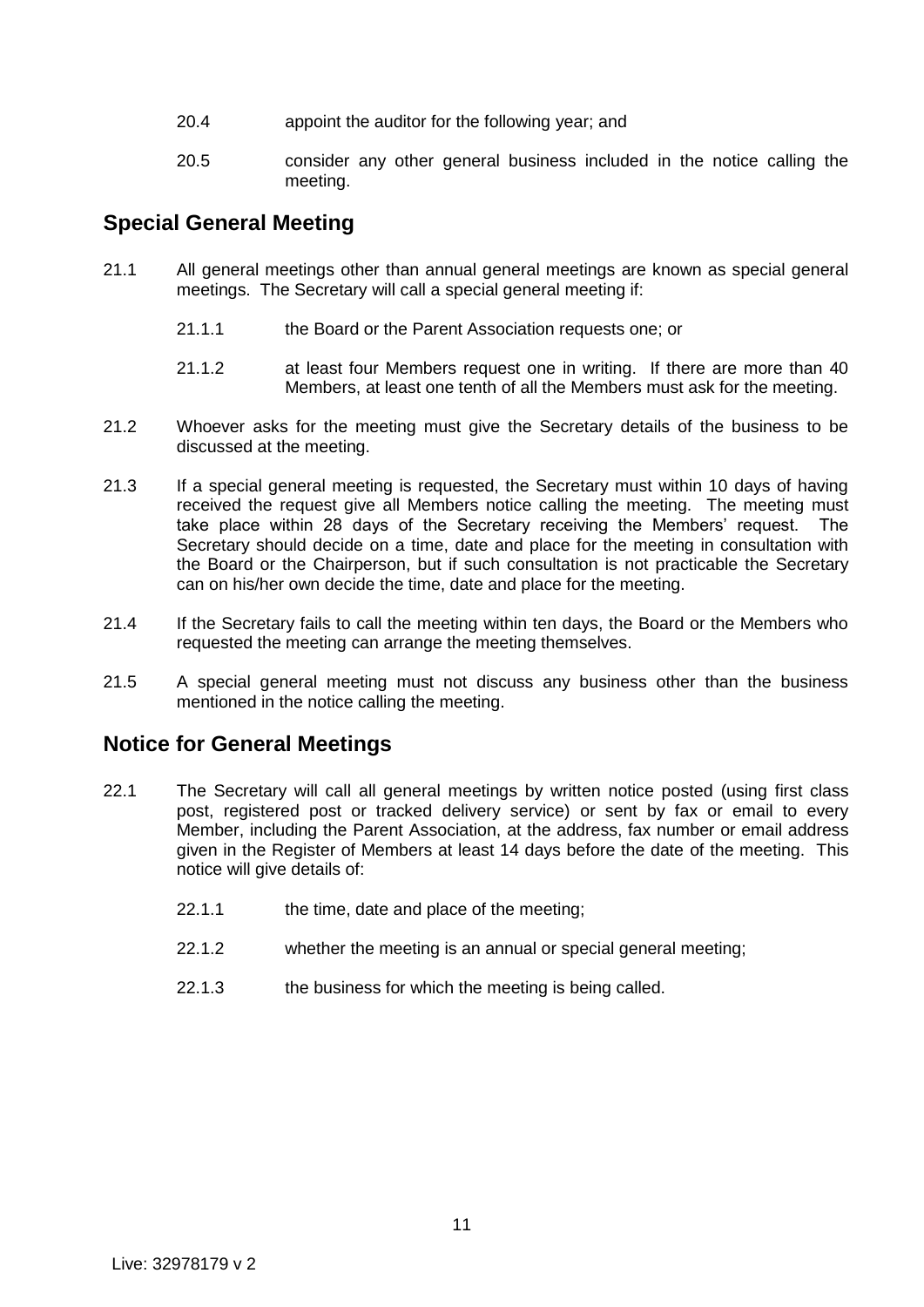- 22.2 The Board may ask the Secretary to include with the letter or send separately to Members any relevant papers or accounts. If a Member, other than the Parent Association, does not receive notice of a meeting or papers relating to the meeting, this will not stop the meeting going ahead as planned. If the Parent Association does not receive notice of a meeting or papers relating to the meeting, the meeting cannot go ahead as planned. Each communication sent to a Member by post, addressed to his or her registered address, shall be deemed to have arrived forty eight hours after being posted. Each communication sent to a Member by fax or email shall be deemed to have arrived within 2 hours on the day it is sent.
- 23 The proceedings of a meeting shall not be invalidated by the inadvertent failure of the Association to send a notice calling the meeting to any Member, other than the Parent Association. Failure of the Association to send notice calling the meeting to the Parent Association will invalidate the proceedings at that meeting.

## **PROCEDURE AT GENERAL MEETINGS**

- 24.1 For a meeting to take place the Parent Association and at least seven other Members must either be present at the venue or represented at the venue by a representative appointed in terms of Rule 27.1. If there are more than 70 Members, at least one-tenth (including the Parent Association) must either be present or represented at the venue by a representative in terms of Rule 27.1.
- 24.2 If the Parent Association is not present in person or by representative and/or if not enough other Members are present in person or by representative within half an hour of the time the meeting was scheduled to start, the meeting shall be rescheduled to the same day the following week at the same time and at such place as may be fixed by the chairperson of the meeting and announced at the meeting. There is no need to give notice to Members of the rescheduled meeting. If at that meeting there are not enough Members present in person or by representative at the scheduled starting time the meeting can still go ahead, unless the Parent Association is not present in person (pursuant to Rule 24.3) or by representative.
- 24.3 The Parent Association shall be deemed to be present in person at any general meeting if it is represented in person by an individual (who need not be a Member) who is appointed to act as such in writing signed by or on behalf of the Parent Association in terms of Rule 12.2.
- 25.1 If a majority of Members present agree, the chairperson of a meeting can adjourn the meeting. No business can be discussed at the adjourned meeting other than the business not reached or left unfinished at the original meeting. There is no need to give notice to Members of the adjourned meeting.
- 25.2 Every adjourned meeting shall be deemed a continuation of the original meeting and any resolution passed at the adjourned meeting shall for all purposes be treated as having been passed on the date on which it was in fact passed and shall not be deemed to have been passed on any earlier date.
- 26.1 The Chairperson of the Board will be chairperson at all general meetings. If there is no Chairperson or he/she is not present or willing to act, the Vice Chairperson, if one has been elected/appointed will act in his/her place, whom failing the Members present must elect a Member of the Board to be chairperson of the meeting. If no Board Members are present, the Members present must elect a Member to be chairperson of the meeting.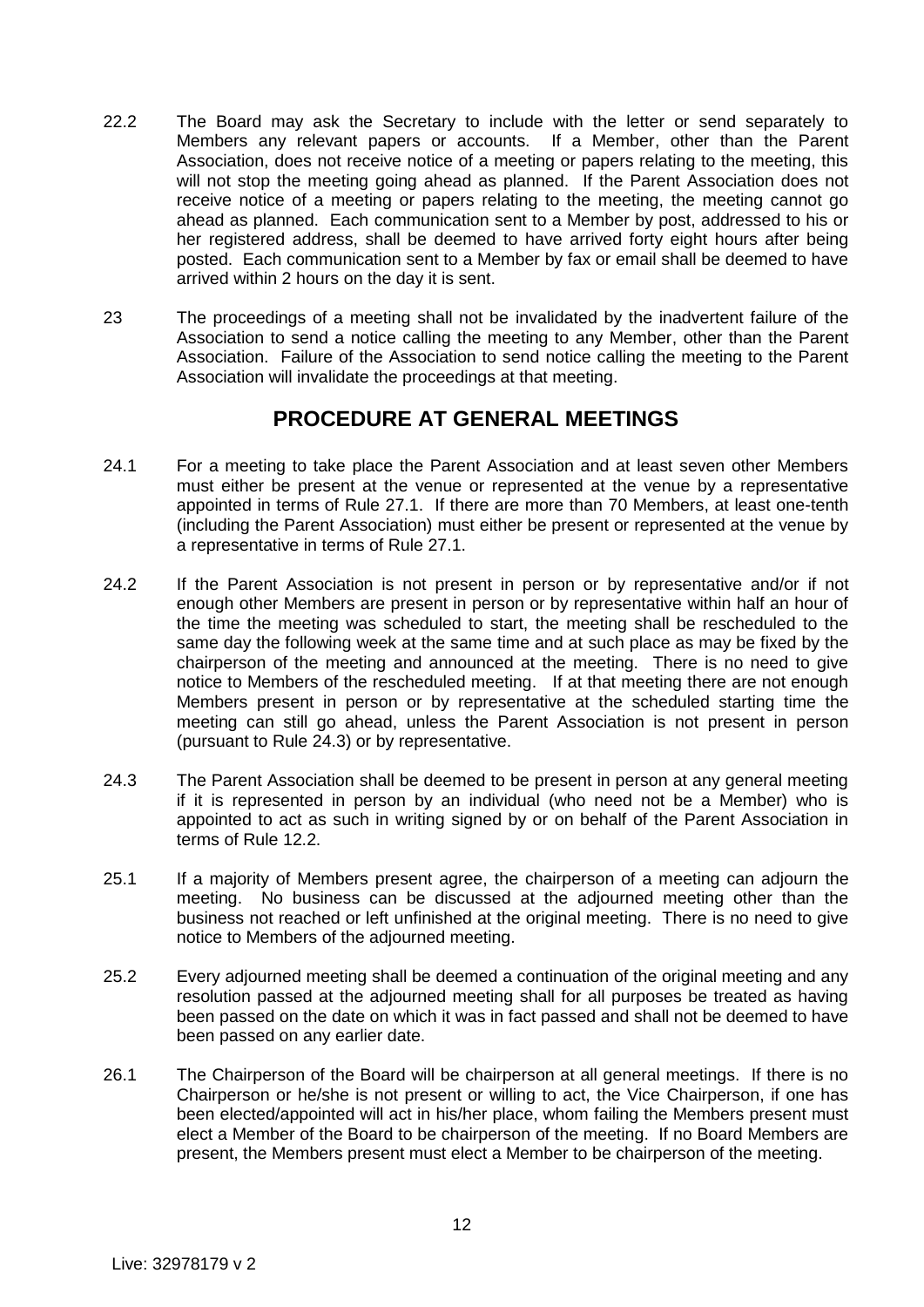26.2 If the Chairperson arrives later, after the meeting has commenced, he/she will take over as chairperson of the meeting as soon as the current agenda item is concluded.

## **Proxies/Representatives/Postal Votes**

- 27.1 Each Member will be entitled to vote at general meetings either by attending the meeting or by appointing a representative to vote on his/her behalf by proxy.
- 27.2 To appoint a representative to vote on behalf of a Member by proxy, Members must let the Association have a properly completed document in the form shown in Appendix 1. A representatives does not need to be a Member. The document must be deposited at the registered office of the Association at least clear two days before the meeting at which a Member is to be represented.
- 27.3 If there is any doubt about whether a representative has authority to vote, the chairperson of the meeting will decide and his/her decision will be final.
- 27.4 The maximum number of proxy votes that may be cast by any one person is 10.
- 27.5 To reverse the appointment of a representative, a properly completed document in the form shown in Appendix 2 must be deposited at the registered office of the Association at least one clear day before the meeting at which the Member no longer wants to be represented convenes. Alternatively, if a Member declares himself / herself present before the meeting convenes, the appointment of a representative to vote on that Member's behalf will automatically fall.
- 27.6 Only those forms shown in the Appendix, which are properly completed will be valid. The chairperson of the meeting will report to the meeting the details of any documents seeking to appoint a representative received but which are not valid. If a person represents an organisation, their authorisation or appointment as a representative requires to be in accordance with the terms of Rule 12.2.

#### **Voting**

- 28 If a decision of a meeting is put to the vote, the outcome will be determined by the majority of those Members voting. Voting will be by a show of hands except where a poll is requested or required. Votes cannot be taken on resolutions which conflict with any provisions of these Rules or the law.
- 29.1 Where a vote is by a show of hands every Member, including the Parent Association, present in person has one vote. Where a vote is by a poll every Member, including the Parent Association, present in person or who has appointed a representative has one vote. Where an appointed representative is present, and he/she advises the Chairperson, the Chairperson shall direct that the vote is by a poll.
- 29.2 [Not used]
- 30 If there is an equal number of votes for and against a resolution, the Chairperson will have a second or deciding vote. The Chairperson's announcement of the decision of a vote will be final and conclusive. The decision is then recorded in the minutes of the meeting. There is no need to record the number of votes for or against the decision.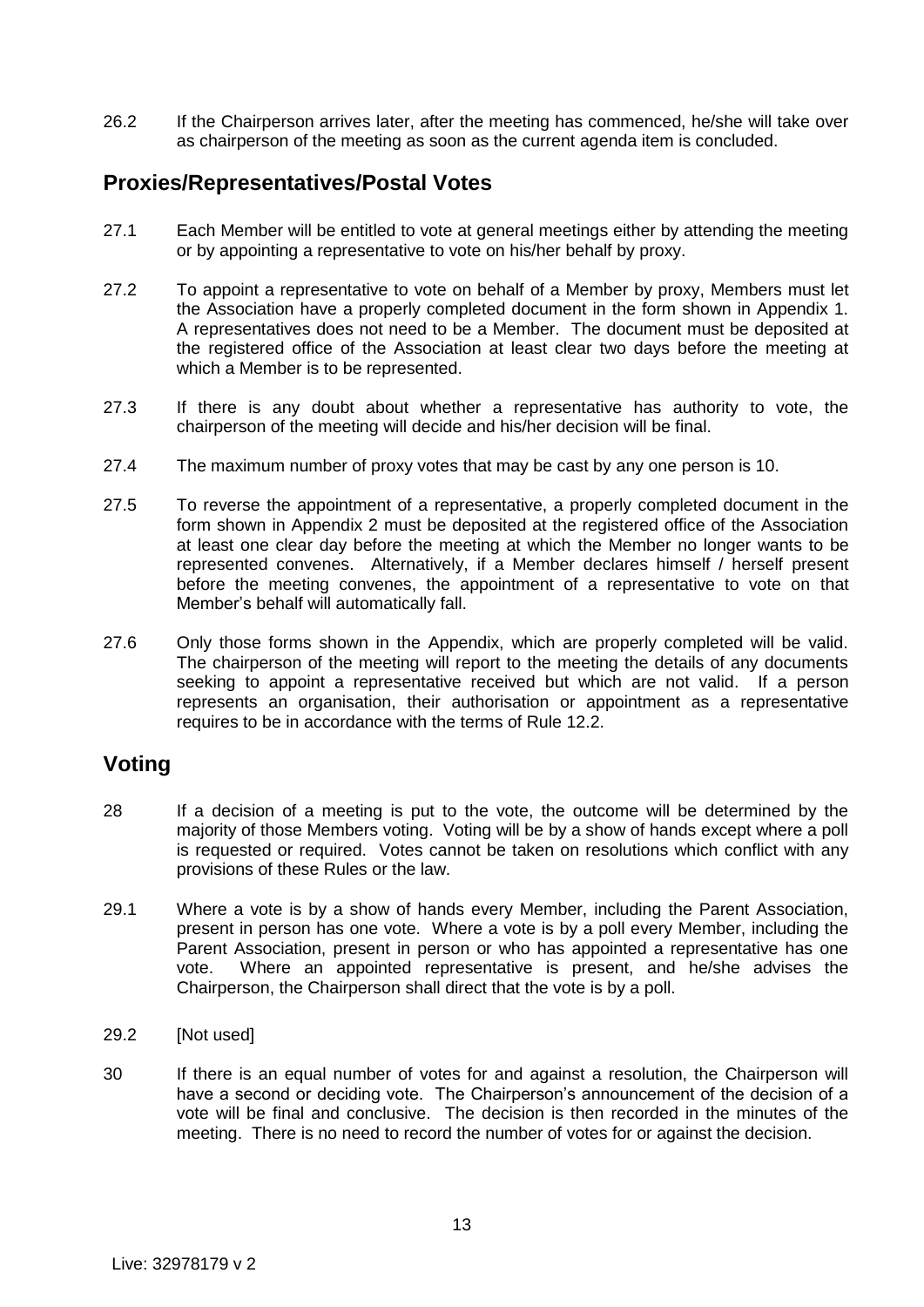- 31.1 A poll can be required before or immediately after a vote by a show of hands, if the Parent Authority's representative in terms of Rule 12.1 or proxy through a representative in accordance with Rule 27.1 or at least one-tenth of the Members present at the meeting (in person or by proxy through a representative appointed in accordance with Rule 27.1) request this.
- 31.2 A poll must take place as soon as the Chairperson has agreed to it, in line with the Chairperson's instructions. The result of the poll will stand as the decision of the meeting.

## **PROCEEDINGS AT GENERAL MEETINGS**

- 32 All speakers must direct their words to the Chairperson. All Members must remain quiet and orderly while this is happening.
- 33 Speakers will not be allowed to speak more than once on any individual matter unless it is to explain something or ask for an explanation until every other Member has had the chance to speak. They will then have the opportunity to speak a second time on a matter but only if the Chairperson agrees. Where the Chairperson raised the matter for discussion initially, she/he shall be permitted to make a final reply on the matter.
- 34 The Chairperson will decide how long each speaker is allowed to speak, allowing equal time to each speaker.
- 35 If any point arises which is not covered in these Rules, the Chairperson will give his/her ruling. If the Chairperson's ruling is challenged by more than one person, the Chairperson will step down and those present will decide the point raised on a majority vote. If the vote is tied, the Chairperson's original ruling is carried.
- 36 Meetings must not last longer than two hours unless at least two-thirds of the Members present agree after the end of that time to continue the meeting.

## **THE BOARD OF MANAGEMENT**

## **Composition of the Board**

- 37.1 The Association shall have a Board of Management which shall have a minimum of 7 and a maximum of 12 persons. The Association shall keep up to date a register of the names of the Board Members which shall be made available to any person at no cost. The names of Board Members will also be published by the Association on its website, and in its annual reports and other similar documentation.
- 37.2 All Board Members shall be appointed and may be removed by the Parent Association. Appointment and removal shall be effected by notice signed by or on behalf of the Parent Association and shall take effect upon lodgement at the registered office of the Association, or at such time later than such lodgement as may be specified in the notice. When making an appointment, the Parent Association may (but shall not be obliged to) specify in the notice a term for the appointment at the expiry of which the appointee will retire from office (but without prejudice to the right of the Parent Association to remove him sooner). For the avoidance of doubt, Ordinary Members shall have no rights to elect, appoint or remove Board Members.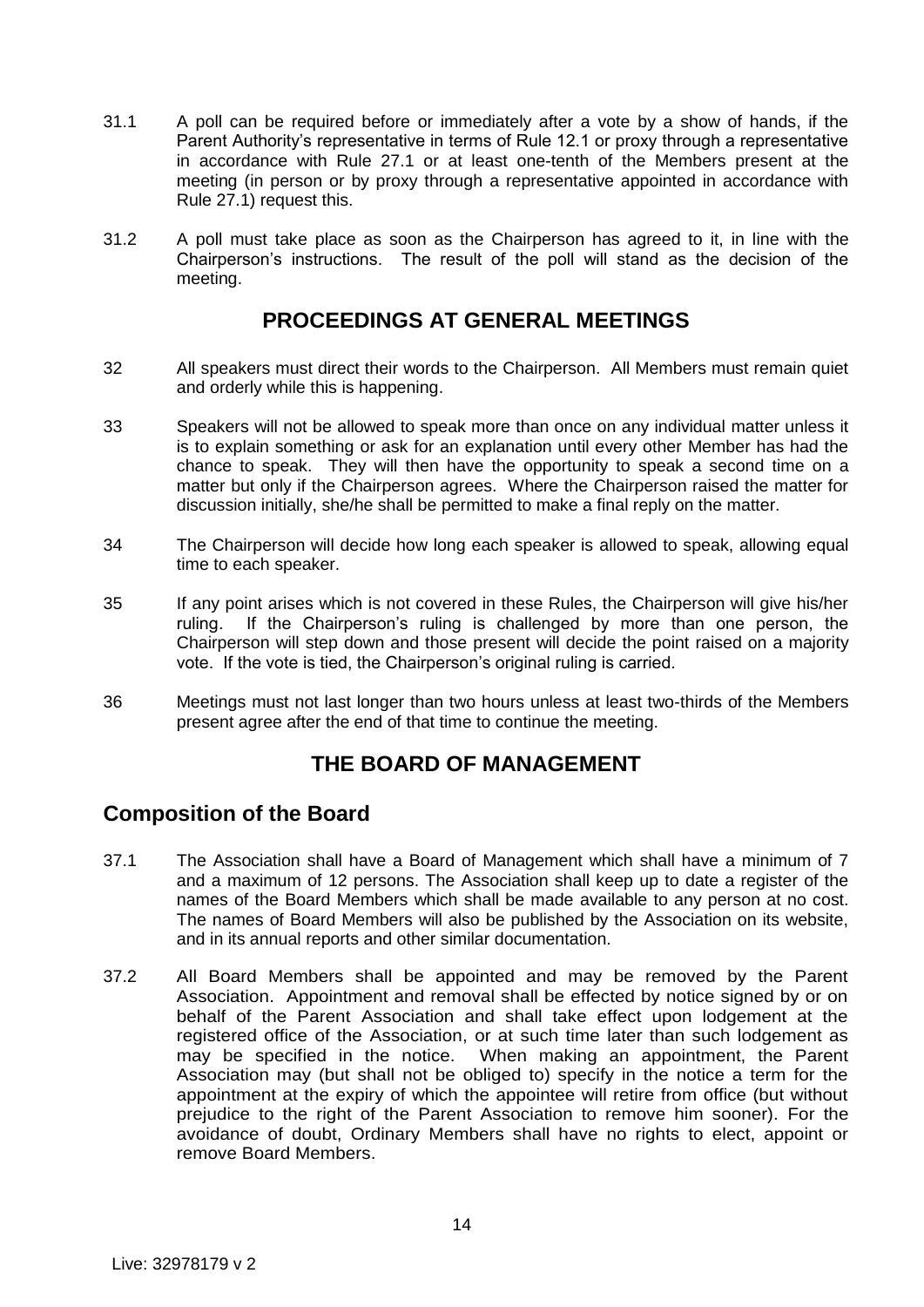- 37.3 The Scottish Housing Regulator may from time to time appoint additional Board Members for such period and on such terms as the Scottish Housing Regulator may specify. Such Board Members shall be entitled to take part in the deliberations of the Board and vote at any meetings thereof on all matters and from the date of such appointment shall be included in the expressions "Board Member" or "member of the Board".
- 37.4 A Board Member need not be a Member. Board Members must be aged 18 or over.
- 37.5 An employee of the Association, or a Close Relative of an employee, may not be a Board Member.
- 37.6 No Board Member may take office until they have agreed to and signed the Association's code of conduct for Board Members.
- 37.7 The Board shall assess annually the skills, knowledge, diversity and objectivity that it needs for its decision making and what is contributed by the Board Members by way of annual performance reviews. The Board must be assured that any Board Member who has continuous service on the Board of nine years or more and who is seeking reappointment to the Board is able to demonstrate his/her continued effectiveness as a Board Member before he/she may be re-appointed.

#### **Duties of the Board**

- 37.8 Each of the Board Members shall, in exercising his/her role as a Board Member, act in the best interests of the Association and will not place any personal or other interests ahead of his/her primary duty to the Association; and, in particular, must:-
	- 37.8.1 seek, in good faith, to ensure that the Association acts in a manner which is in accordance with its objects.
	- 37.8.2 act with the care and diligence which it is reasonable to expect of a person who is managing the affairs of another person.
	- 37.8.3 in circumstances giving rise to the possibility of a conflict of interest between the Association and any person responsible for the appointment of a Board Member:-
		- 37.8.3.1 put the interests of the Association before that of the other party, in taking decisions as a Board Member;
		- 37.8.3.2 where any other duty prevents him/her from doing so, disclose the conflicting interest to the Association and refrain from participating in any discussions or decisions involving the other Board Members with regard to the matter in question.
	- 37.8.4 ensure that the Association complies with any direction, requirement, notice or duty imposed on it by the Charities and Trustee Investment (Scotland) Act 2005.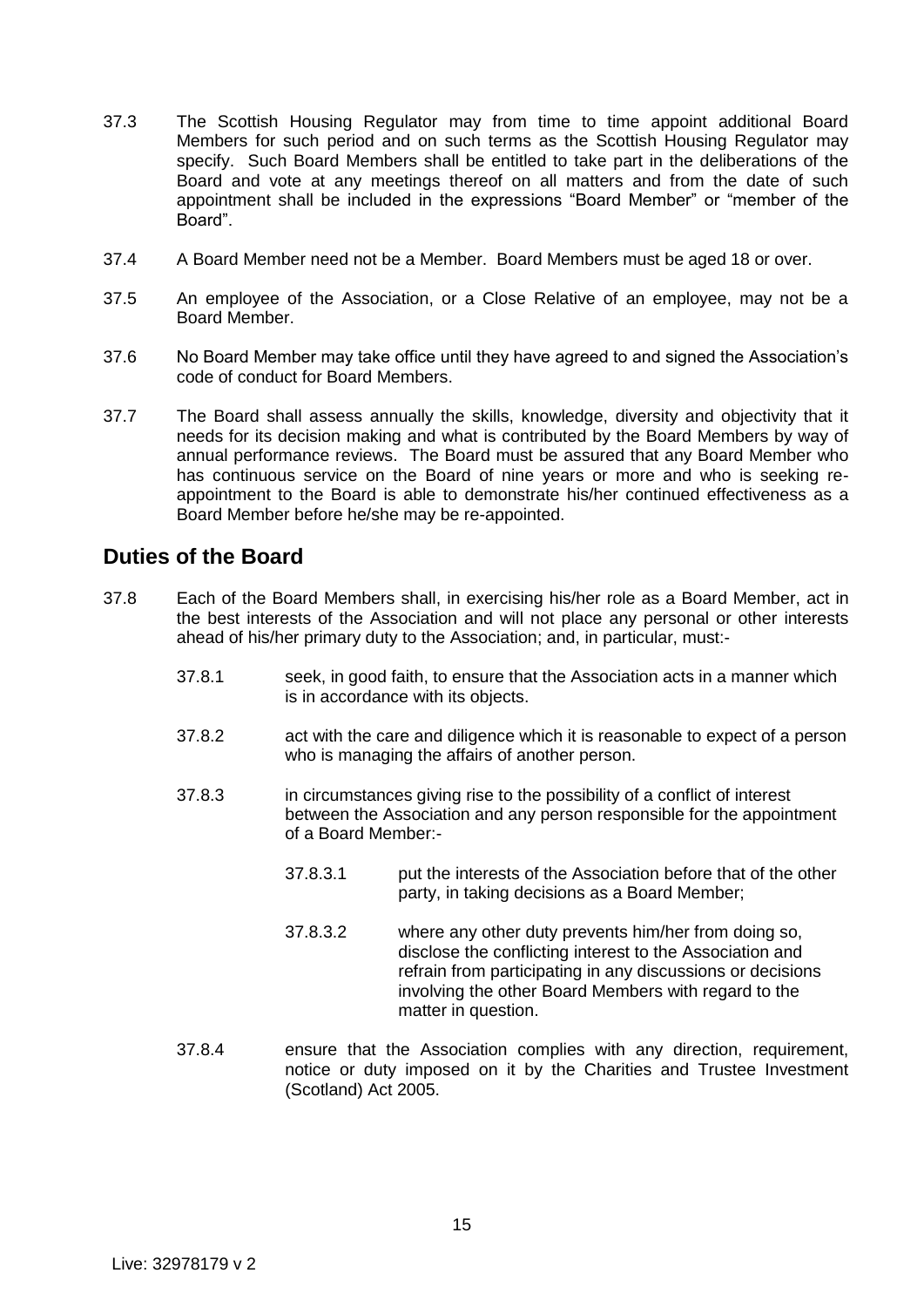#### **Interests**

- 38.1 The Board shall set and periodically review its policy on payments and benefits. If a person is a Member, employee of the Association or serves on the Board or any subcommittee he/she must not receive any payment or benefit unless it is permitted by the policy. In making any payment or conferring any benefit the Association shall act at all times with transparency, honesty and propriety.
- 38.2 A person who serves on the Board or any sub-committee must declare any personal or other external interests on an annual basis in accordance with the Association's Code of Conduct for Board Members. If while serving on the Board or any sub-committee any person has any conflict of interest in any contract or other matter about to be discussed at a meeting, he/she must tell the Board (and, as the case may be, the sub-committee). He/she will be required to leave the meeting while the matter is discussed and will not be allowed to vote on the matter or to stay in the meeting while any vote on the matter is being held. If that person is inadvertently allowed to stay in the meeting and vote on the matter, his/her vote will not be counted.
- 38.3 For the purposes of Rule 38.2, a person will not be regarded as having an interest that conflicts with the interests of the Association if the interest is as a member, board/committee member, director, officer or employee of the Parent Association or of a subsidiary of the Parent Association.
- 38.4 If a person serves on the Board or any sub-committee, the Association must not make any payment or benefit to him/her or any Close Relative of that person unless it is permitted by the Charities and Trustee Investment (Scotland) Act 2005 and as set out in the Association's policy referred to in Rule 38.1. The Association must also comply with the requirements of the Charities and Trustee Investment (Scotland) Act 2005 in respect of any conflict of interest that might arise.
- 39 42 [Not used]

## **Ineligibility for the Board**

- 43.1 A person will be ineligible to be a Board Member and cannot be appointed as such if:-
	- 43.1.1 he/she has been adjudged bankrupt, has granted a trust deed for or entered into an arrangement with creditors or his/her estate has been sequestrated and has not been discharged; or
	- 43.1.2 he/she has been convicted of an offence involving dishonesty which is not spent by virtue of the Rehabilitation of Offenders Act 1974 or an offence under the Charities and Trustee Investment (Scotland) Act 2005; or
	- 43.1.3 he/she is a party to any legal proceedings in any Court of Law by or against the Association; or
	- 43.1.4 he/she is or will be unable to attend Board Meetings for a period of 12 months; or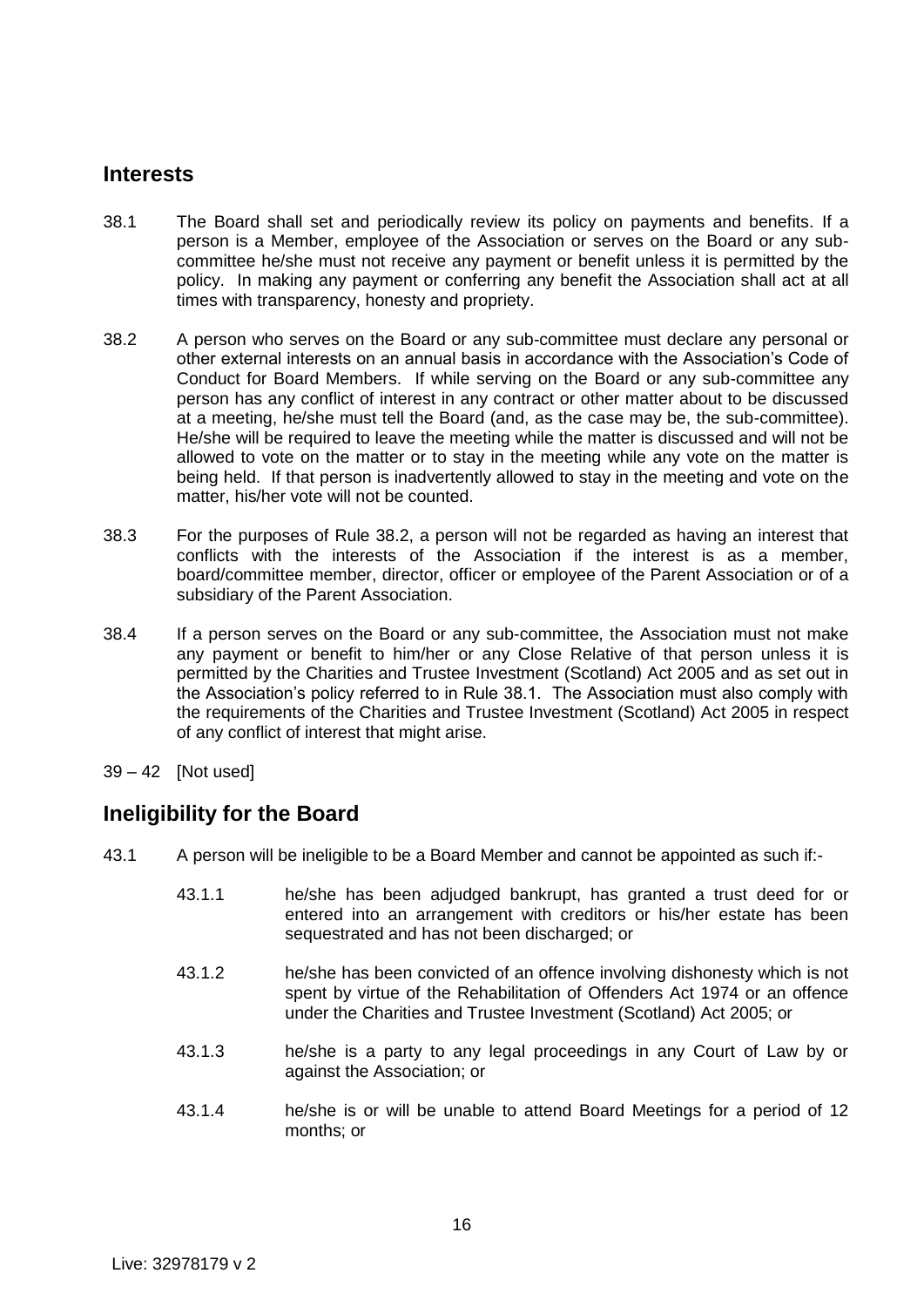- 43.1.5 he/she has been removed from the Board of another registered social landlord within the previous five years; or
- 43.1.6 [not used]
- 43.1.7 [not used]
- 43.1.8 he/she has been removed, disqualified or suspended from a position of management or control of a charity under the provisions of the Law Reform (Miscellaneous Provisions) (Scotland) Act 1990 or disqualified by the Office of the Scottish Charity Regulator from serving as a charity trustee under the provisions of the Charities and Trustee Investment (Scotland) Act 2005; or
- 43.1.9 he/she has been removed from the office of charity trustee or trustee for a charity by an order made by the Charity Commissioners for England and Wales or by Her Majesty's High Court of Justice in England on the grounds of any misconduct in the administration of the charity for which he/she were responsible or to which he/she were privy, or which his/her conduct contributed to or facilitated; or
- 43.1.10 a disqualification order or disqualification undertaking has been made against that person under the Company Directors Disqualification Act 1986 or the Company Directors Disqualification (Northern Ireland) Order 2002 (which relate to the power of a Court to prevent someone from being a director, liquidator or administrator of a company or a receiver or manager of company property or being involved in the promotion, formation or management of a company).
- 43.2 A person cannot be re-appointed as a Board Member if the Board is not satisfied under Rule 37.7 of the individual's continued effectiveness as a Board Member. In these circumstances the Board must notify the Parent Association.
- 44 A Board Member will cease to be a Board Member if:
	- 44.1 he/she resigns his/her position as a Board Member in writing; or
	- 44.2 he/she is removed by the Parent Association under Rule 37.2; or
	- 44.3 he/she misses four Board meetings in a row without special leave of absence previously being granted by the Board either at his/her request or by exercise of the Board's discretion; or
	- 44.4 he/she retires from office on expiry of the term (if any) for which he/she was appointed under Rule 37.2; or
	- 44.5 he/she becomes ineligible as a Board Member in terms of Rule 43.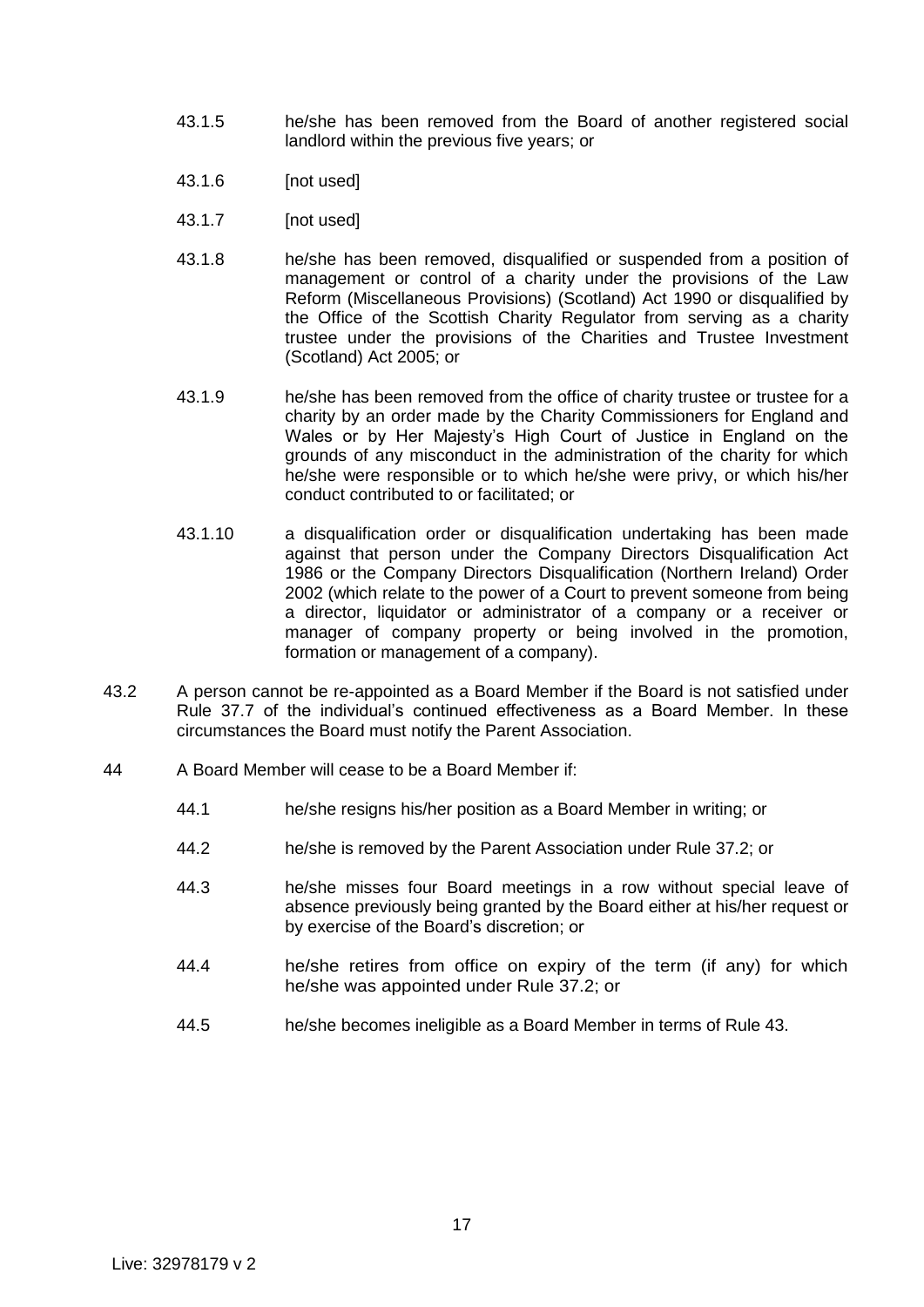## **POWERS OF THE BOARD OF MANAGEMENT**

- 45 The Board is responsible for directing the affairs of the Association and its business and may do anything lawful which is necessary or expedient to achieve the objects of the Association. The Board is not permitted to exercise any powers which are reserved to the Association in general meetings either by these Rules or by statute. The Board is responsible for the leadership, strategic direction and control of the Association with the aim of achieving good outcomes for its tenants and other service users in accordance with Regulatory Standards and Guidance issued by The Scottish Housing Regulator from time to time.
- 46 The Board acts in the name of the Association in everything it does. A third party acting in good faith and without prior notice does not need to check if the powers of the Board have been restricted, unless they are already aware that such a restriction may exist.
- 47 Amongst its most important powers, the Board can:-
	- 47.1 buy, sell, build upon, lease or exchange any land and accept responsibility for any related contracts and expenses.
	- 47.2 agree the terms of engagement and remuneration of anyone employed in connection with the business of the Association and act as employer for anyone employed by the Association.
	- 47.3 grant heritable securities over land owned by the Association and floating charges over all or any part of the property and assets both present and in future owned by the Association and grant guarantees in respect of borrowings by, and obligations of the Parent Association and any subsidiary of the Parent Association provided that any such borrowings shall be made available to a charitable Registered Social Landlord registered in Scotland or a charitable registered provider of social housing in England which (in either case) is an entity within the corporate group of the Parent Association to be used for charitable purposes only. This includes accepting responsibility for any related expenses.
	- 47.4 decide, monitor and vary the terms and conditions under which property owned by the Association is to be let, managed, used or disposed of.
	- 47.5 appoint and remove solicitors, surveyors, consultants, managing agents and employees, as required by the Association's business.
	- 47.6 refund any necessary expenses as are wholly necessary incurred by Board Members and sub committee members in connection with their duties.
	- 47.7 compromise, settle, conduct, enforce or resist either in a Court of Law or by arbitration any suit, debt, liability or claim by or against the Association.
	- 47.8 accept donations in support of the activities of the Association.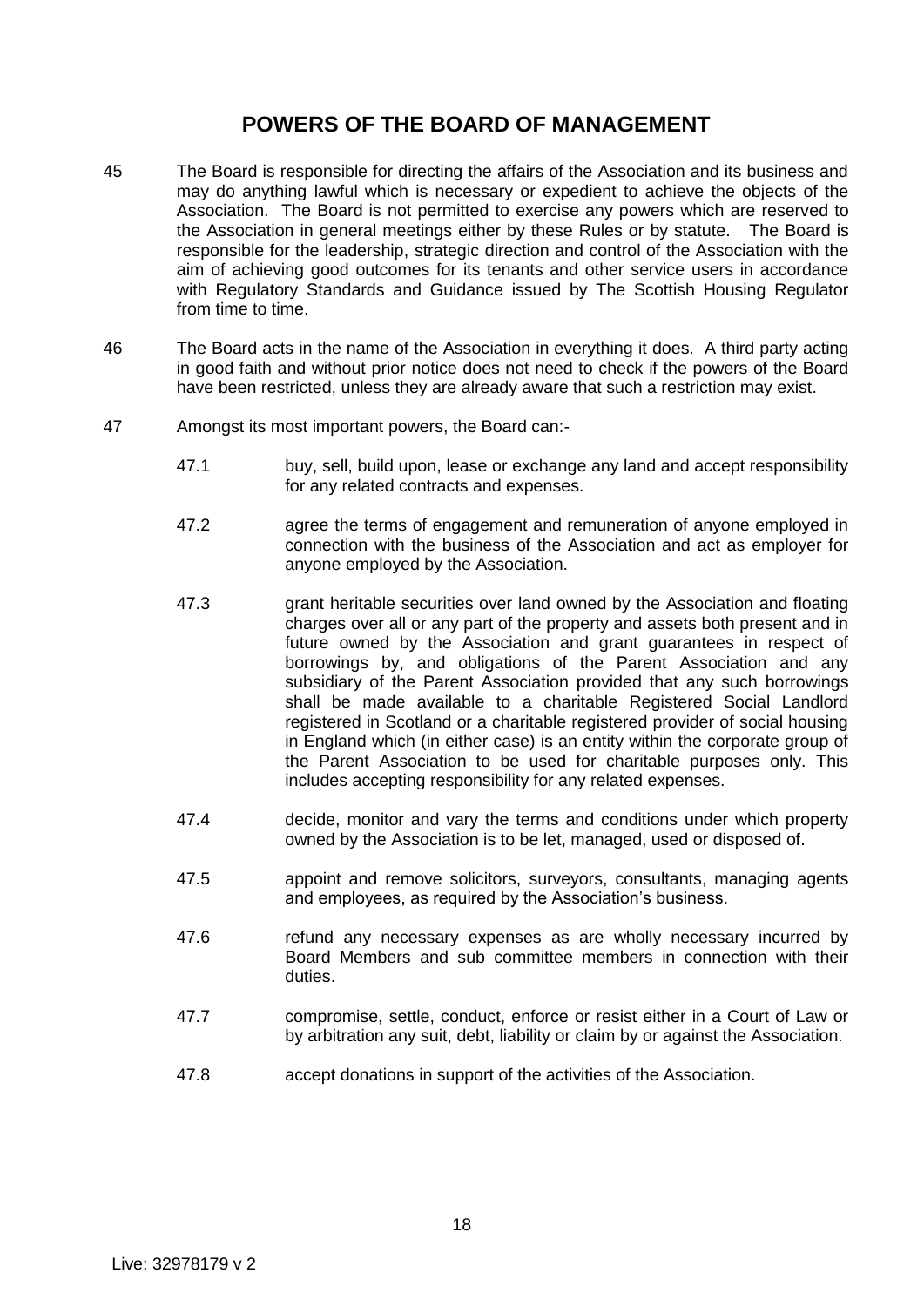## **BOARD PROCEDURE**

- 48 It is up to the Board to decide when and where to hold its ordinary meetings, but it must meet at least six times a year. There must be at least four Board Members present for the meeting to take place.
- 49 The Board will continue to act while it has vacancies for members. However, if at any time the number of Board Members falls below seven, the Board can continue to act only for another two months.
- 50 Board Members must be sent written notice of Board meetings by post, using either first class post, registered post or tracked delivery service, delivered by hand or sent by fax or email to the last such address for such communications given to the Secretary at least seven days before the date of the meeting. The timescales provided at Rule 22.2 for the deemed delivery of communications to Members shall also apply to the delivery of notice to Board Members. The accidental failure to give notice to a Board Member or the failure of a Board Member to receive such notice shall not invalidate the proceedings at the relevant meeting.
- 51 Meetings of the Board and its sub-committees can take place in any manner which permits those attending to hear and comment on the proceedings.
- 52 All speakers must direct their words to the Chairperson. All Board Members must remain quiet and maintain order while this is happening. The Chairperson will decide who can speak and for how long.
- 53 If any point arises which is not covered in these Rules, the Chairperson will give his/her ruling which will be final.
- 54 All acts done in good faith as a result of a Board Meeting or sub-committee meeting will be valid even if it is discovered afterwards that a Board Member was not entitled to be on the Board.
- 55 A written resolution signed by not fewer than three quarters of the Board Members or three quarters of the members of a sub-committee will be as valid as if it had been passed at a Board Meeting or sub-committee meeting duly called and constituted.

## **Special Board Meetings**

- 56.1 The Parent Association, the Chairperson or two Board Members can request a special meeting of the Board by writing to the Secretary with details of the business to be discussed. The Secretary will send a copy of the request to all Board Members and to the Parent Association within three working days of receiving it. The meeting will take place at a place mutually convenient for the majority of Board Members, normally the usual place where Board Meetings are held, between 10 and 14 days after the Secretary receives the request.
- 56.2 No other business may be discussed at the meeting other than the business for which the meeting has been called.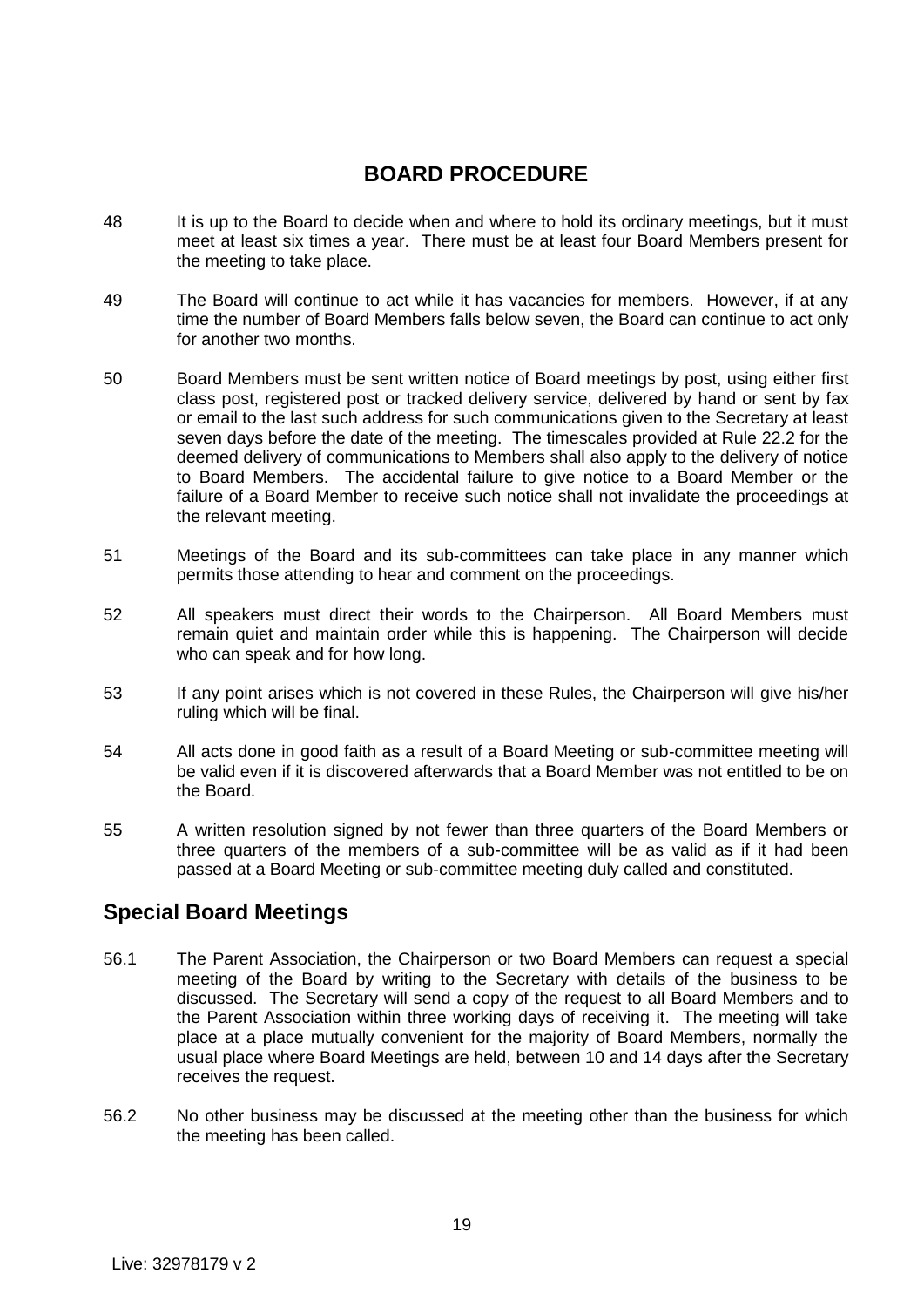- 56.3 If the Secretary does not call the special meeting as set out above, the Chairperson or the Board Members who request the meeting can call the meeting. In this case, they must write to all Board Members at least seven days before the date of the meeting.
- 57 If a Board Member does not receive notice of the meeting, this will not prevent the meeting going ahead.

#### **Sub-committees**

- 58.1 The Board can delegate its powers to sub-committees made up of Board Members and/or Office Bearers or to Office Bearers or to staff of the Association or the Parent Association. The Board will establish the terms of reference for such delegation which will be set down in writing in standing orders, schemes of delegated authority or other appropriate documentation and communicated to the recipient of the delegated powers. In the case of a sub-committee such delegation shall include the purposes of the subcommittee, its composition and quorum for meetings.
- 58.2 A minimum number of members for a sub-committee shall be three. There must be at least three of the members of a sub-committee present for the meeting to take place. Members of a sub-committee shall be deemed to be present for the purposes of this Rule 58.2 if they are able to participate in the meeting in accordance with Rule 51. The Board shall be responsible for the on-going monitoring and evaluation of the use of delegated powers. The meetings and procedures of sub-committees must otherwise comply with the relevant terms of reference.
- 58.3 Any decision made by sub-committee must be reported to the next Board Meeting.
- 58.4 The Board can establish and delegate powers to sub-committees designated as "Special Committees" to undertake certain specified activities of the Association. The Board will determine for each designated Special Committee a scheme of delegation setting out its functions, objectives, responsibilities and powers.
- 58.5 Special Committees shall comprise persons considered by the Board to possess such skills, experience, local knowledge or expertise as are required in order to achieve the proper discharge of the responsibilities of the relevant Special Committee and as are appointed to that Special Committee by the Board.

## **THE SECRETARY AND OFFICE BEARERS**

- 59.1 The Association must have a Secretary, a Chairperson and any other Office Bearers the Board considers necessary. The Secretary may be an employee. The Board will appoint the Office Bearers except for the Secretary who shall be the Secretary of the Parent Association or such other person as the Board, with the approval of the Parent Association, shall appoint. If the Secretary cannot carry out his/her duties, the Board, or in an emergency the Chairperson, can ask another Office Bearer or employee to carry out the Secretary's duties until the Secretary returns.
- 59.2 The Secretary and the other Office Bearers will be controlled, supervised and instructed by the Board.
- 59.3 The Secretary's duties can be delegated to an appropriate employee, subject to the Secretary assuming responsibility for ensuring that they are carried out in an effective manner. The Secretary's duties include the following: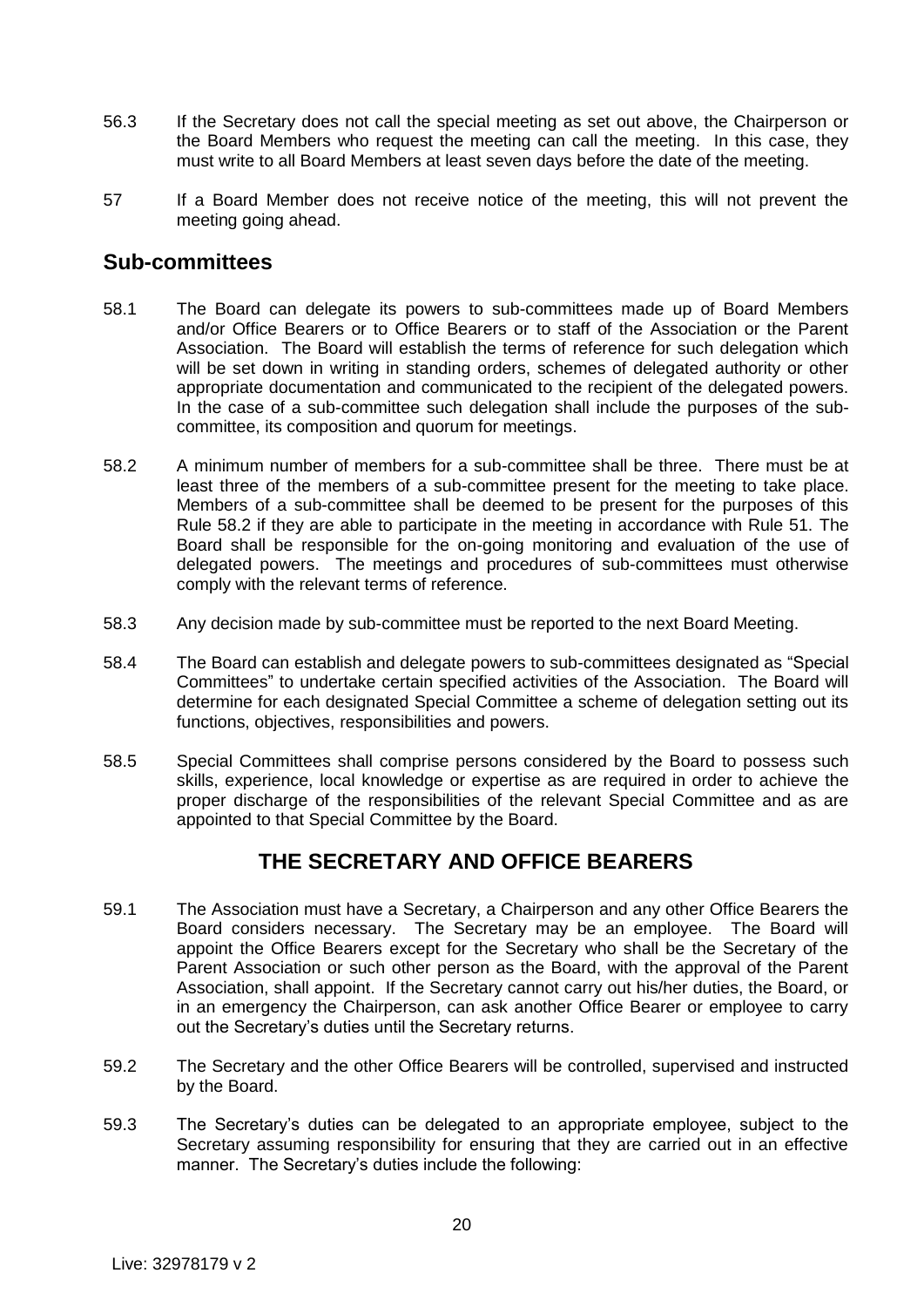- 59.3.1 calling and attending all meetings of the Association and all the Board Meetings;
- 59.3.2 keeping the minutes for all meetings of the Association and Board;
- 59.3.3 sending out letters, notices calling meetings and relevant documents to Members before a meeting;
- 59.3.4 preparing and sending all the necessary reports to the Financial Conduct Authority and The Scottish Housing Regulator;
- 59.3.5 ensuring compliance with these Rules;
- 59.3.6 keeping the Register of Members and other registers required under these Rules; and
- 59.3.7 supervision of the Association's seal.
- 59.4 The Secretary must produce or give up all the Association's books, registers, documents and property whenever requested by a resolution of the Board, or of a general meeting.
- 59.5 A Chairperson will be appointed on an annual basis at the next scheduled Board Meeting held after each annual general meeting.

#### **Role of the Chairperson**

The Chairperson is responsible for the leadership of the Board and ensuring its effectiveness in all aspects of the Board's role and to ensure that the Board properly discharges its responsibilities as required by law, the Rules and the standing orders of the Association. The Chairperson will be delegated such powers as is required to allow the Chairperson to properly discharge the responsibilities of the office. Among the responsibilities of the Chairperson are that:-

- 59.5.1 the Board works effectively with the senior staff;
- 59.5.2 an overview of business of the Association is maintained;
- 59.5.3 the Agenda for each meeting is set;
- 59.5.4 meetings are conducted effectively;
- 59.5.5 minutes are approved and decisions and actions arising from meetings are implemented;
- 59.5.6 the standing orders, code of conduct for Board Members and other relevant policies and procedures affecting the governance of the Association are complied with;
- 59.5.7 where necessary, decisions are made under delegated authority for the effective operation of the Association between meetings;
- 59.5.8 the Board monitors the use of delegated powers;
- 59.5.9 the Board receives professional advice when it is needed;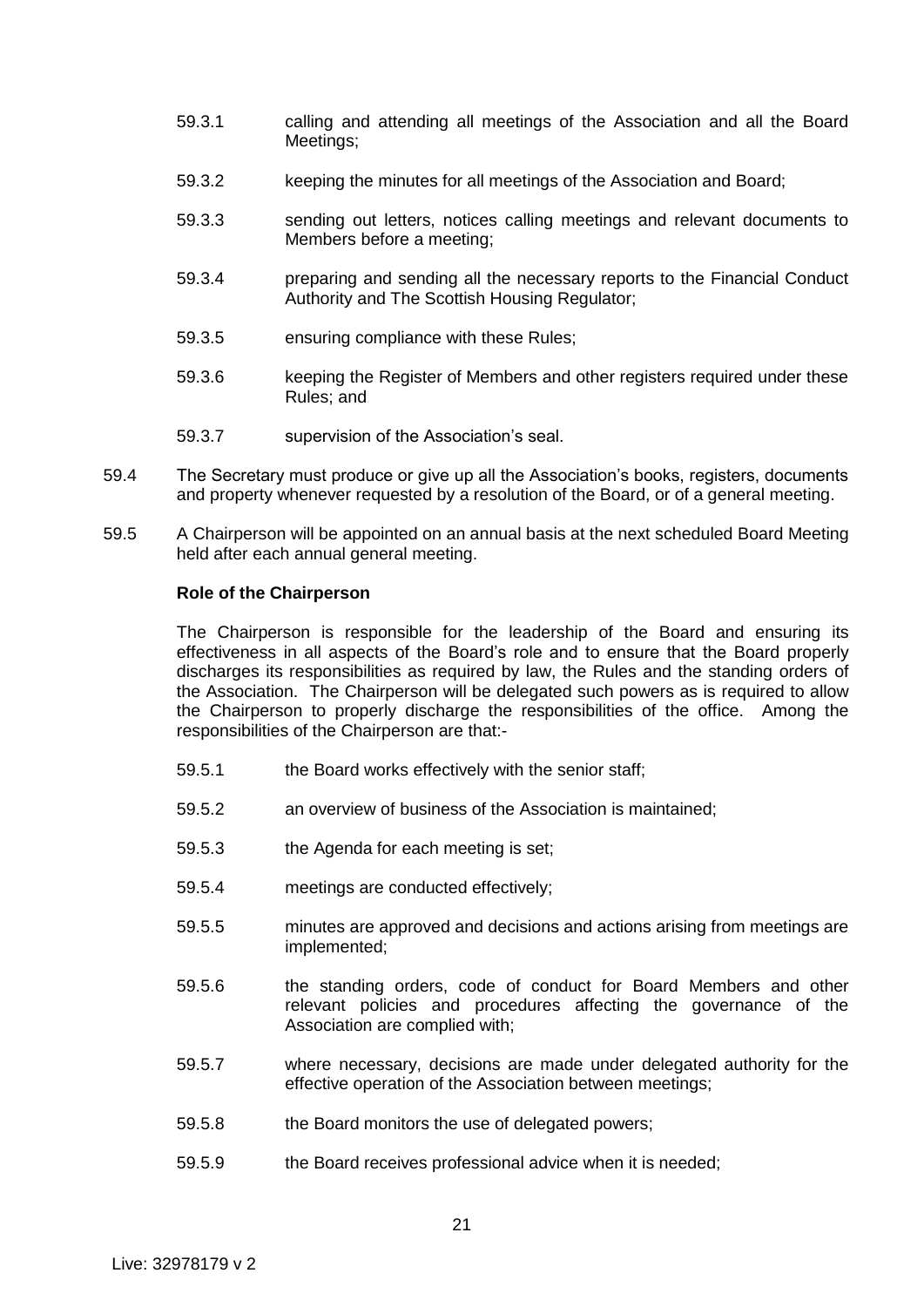- 59.5.10 the Association is represented at external events appropriately;
- 59.5.11 appraisal of the performance of Board Members is undertaken, and that the senior officer's appraisal is carried out in accordance with the agreed policies and procedures of the Association; and
- 59.5.12 the training of Board Members, and the recruitment and induction of new Board Members is undertaken.
- 59.6 The Chairperson must be elected from the Board Members and may be a tenant of the Association and must be prepared to act as Chairperson until the end of the next annual general meeting (unless he/she resigns the post). No Board Member may be elected as Chairperson unless his/her election as such has first been approved by the Parent Association. The Chairperson can only be required to resign if a majority of the remaining Board Members present at a special meeting agree to this or if required by the Parent Association.
- 59.7 If the Chairperson is not present at a Board meeting or is not willing to act, the Vice Chairperson if one has been elected/appointed, will act in the place of the Chairperson whom failing the Board Members present will elect another Board Member to be Chairperson for the Board Meeting. If the Chairperson arrives at the meeting late, s/he will take over as Chairperson of the Board meeting as soon as the current agenda item is concluded.
- 59.8 If the votes of the Board Members are divided equally for and against an issue, the Chairperson will have a second and deciding vote.
- 59.9 The Chairperson can resign his/her office in writing to the Secretary and must resign if he/she leaves the Board or is prevented from standing for, or being elected to the Board under Rule 43. The Board will then elect another Board Member as Chairperson.
- 59.10 The Chairperson can be re-elected but must not hold office continuously for more than five years ("year" being the period between one annual general meeting and the next).

## **FINANCIAL GUARANTEES FOR OFFICERS**

- 60.1 The Board shall take out fidelity guarantee insurance to cover all Office Bearers and employees who receive or are responsible for the Association's money, or, these office bearers and employees must be covered by a bond as set out in Schedule 1 of the Cooperative and Community Benefit Societies Act 2014, or a guarantee under which they promise to account for and repay money due to the Association accurately.
- 60.2 The Board shall have the power to purchase and maintain indemnity insurance for, or for the benefit of, persons who are, or were at any time, Board Members, officers or employees of the Association. The terms of such insurance shall be framed in accordance with section 68A(2) of the Charities and Trustee Investment (Scotland) Act 2005. A Board Member may form part of a quorum and vote at a meeting where such insurance is under consideration notwithstanding the terms of Rules 38.1 and 38.2.
- 61 Office Bearers and employees will not be responsible for the Association's loss while they are carrying out their duties unless there has been gross negligence or dishonesty. If an Office Bearer or employee is dishonest, the Association will try to recover any loss that it has suffered and may alert the police or other relevant authority.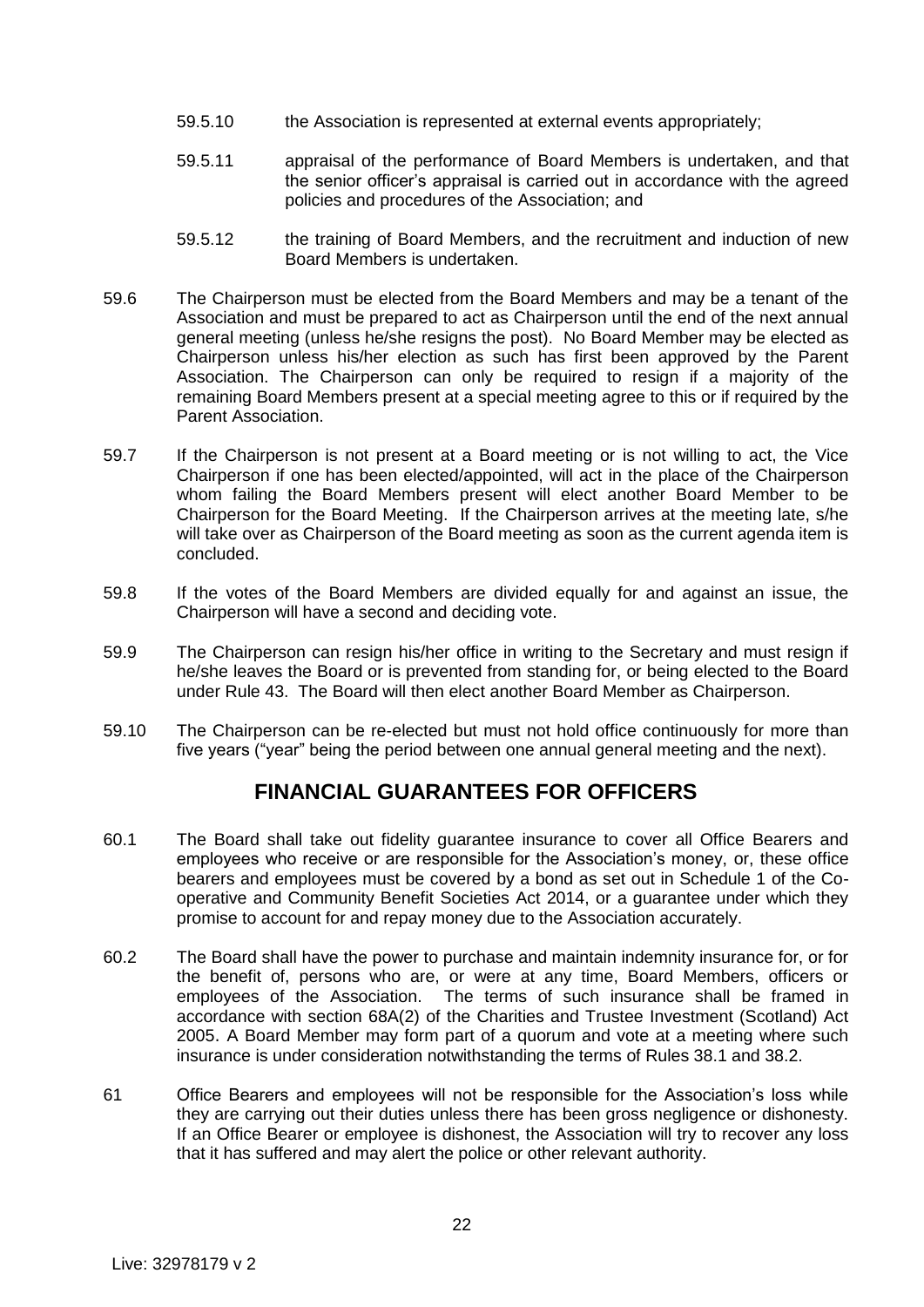## **THE BOARD'S MINUTES, SEAL, REGISTERS AND BOOKS**

#### **Minutes**

62 Minutes of every general meeting, Board Meeting and sub-committee meeting must be kept. Those minutes must be presented at the next appropriate meeting and if accepted as a true record, signed by the chairperson of the meeting at which they are presented. All minutes signed by the chairperson of the meeting shall be conclusive evidence that the minutes are a true record of the proceedings at the relevant meeting.

## **Execution of Documents and Seal**

- 63.1 The Association shall execute deeds and documents in accordance with the provisions of the Requirements of Writing (Scotland) Act 1995 and record the execution in the register. The use of a common seal is not required. The Association may have a seal which the Secretary must keep in a secure place unless the Board decides that someone else should look after it. The seal must only be used if the Board decides this. When the seal is used, the deed or document must be signed by the Secretary or a Member of the Board or another person duly authorised to subscribe the deed or document on the Association's behalf and recorded in the register.
- 63.2 Any deed, writ, undertaking or agreement to which the Association is a party shall be held to be duly executed on behalf of Association :-
	- 63.2.1 if it is sealed by the Association and executed on the Association's behalf as provided in Rule 63.1 above; or
	- 63.2.2 If it is subscribed on behalf of Association by one Board Member or the Secretary of the Association or by a person duly authorised by the Board as a signatory and is signed by a person as a witness of the subscription.

## **Registers**

- 64 The Association must keep at its registered office a Register containing:
	- 64.1 the names and addresses of the Members and where provided for the purposes of electronic communication, fax numbers and e-mail addresses;
	- 64.2 a statement of the share held by each Member and the amount each Member paid for it;
	- 64.3 the date each person was entered in the Register as a Member and the date at which any person ceased to be a Member of the Association;
	- 64.4 a statement of other property in the Association, whether in loans or loan stock held by each Member; and
	- 64.5 the names and addresses of the Office Bearers of the Association, their positions and the dates they took and left office.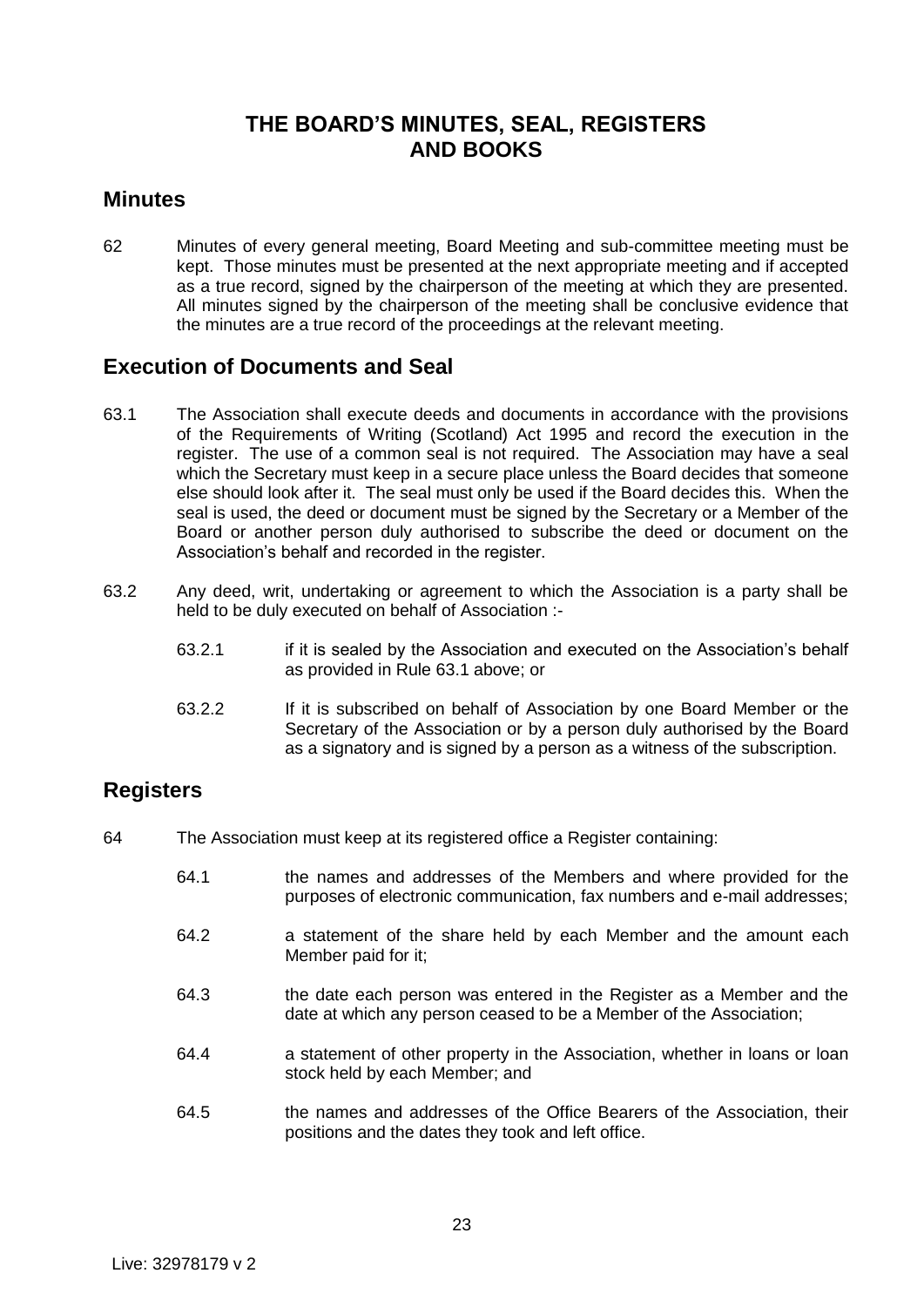- 65.1 The Association must also keep at its registered office:
	- 65.1.1 a second copy of the Register showing the same details as above but not the statements of shares and property. This second register must be used to confirm the information recorded in the main Register.
	- 65.1.2 a register of loans and to whom they are made.
	- 65.1.3 a register showing details of all loans and charges on the Association's land.
- 65.2 The inclusion or omission of the name of any person from the original Register of Members shall, in the absence of evidence to the contrary, be conclusive that the person is or is not a Member of the Association.

## **Registered Name**

66 The registered name of the Association must be clearly shown on the outside of every office or place where the Association's business is carried out. The name must also be engraved clearly on the Association's seal and published on all its business letters, notices, adverts, official publications, website and legal and financial documents.

#### **Documentation**

- 67 The Association's books of account, registers, securities and other documents must be kept at the registered office or any other place the Board decides is secure.
- 68 At the last Board Meeting before the annual general meeting, the Secretary must confirm in writing to the Board that Rules 62 to 67 have been followed or, if they have not been followed, the reasons for this. The Secretary's confirmation or report must be recorded in the minutes of the Board Meeting.

## **ACCOUNTS**

- 69 The Association must keep proper books of accounts to cover its income, expenditure transactions and its assets, liabilities and reserves in line with Part 7 of the Co-operative and Community Benefit Societies Act 2014. It must also set up and maintain a suitable system for controlling its books of accounts, its cash and its receipts and invoices.
- 70 The Board must send the Association's accounts and balance sheet to the Association's auditor. The auditor must then report to the Association on the accounts it has examined. In doing this, the auditor must follow the conditions set out in Part 7 of the Co-operative and Community Benefit Societies Act 2014 and Part 6 of the Housing (Scotland) Act 2010.
- 71 The Association must provide The Scottish Housing Regulator and the Financial Conduct Authority with a copy of its accounts and the auditor's report within six months of the end of the period to which they relate.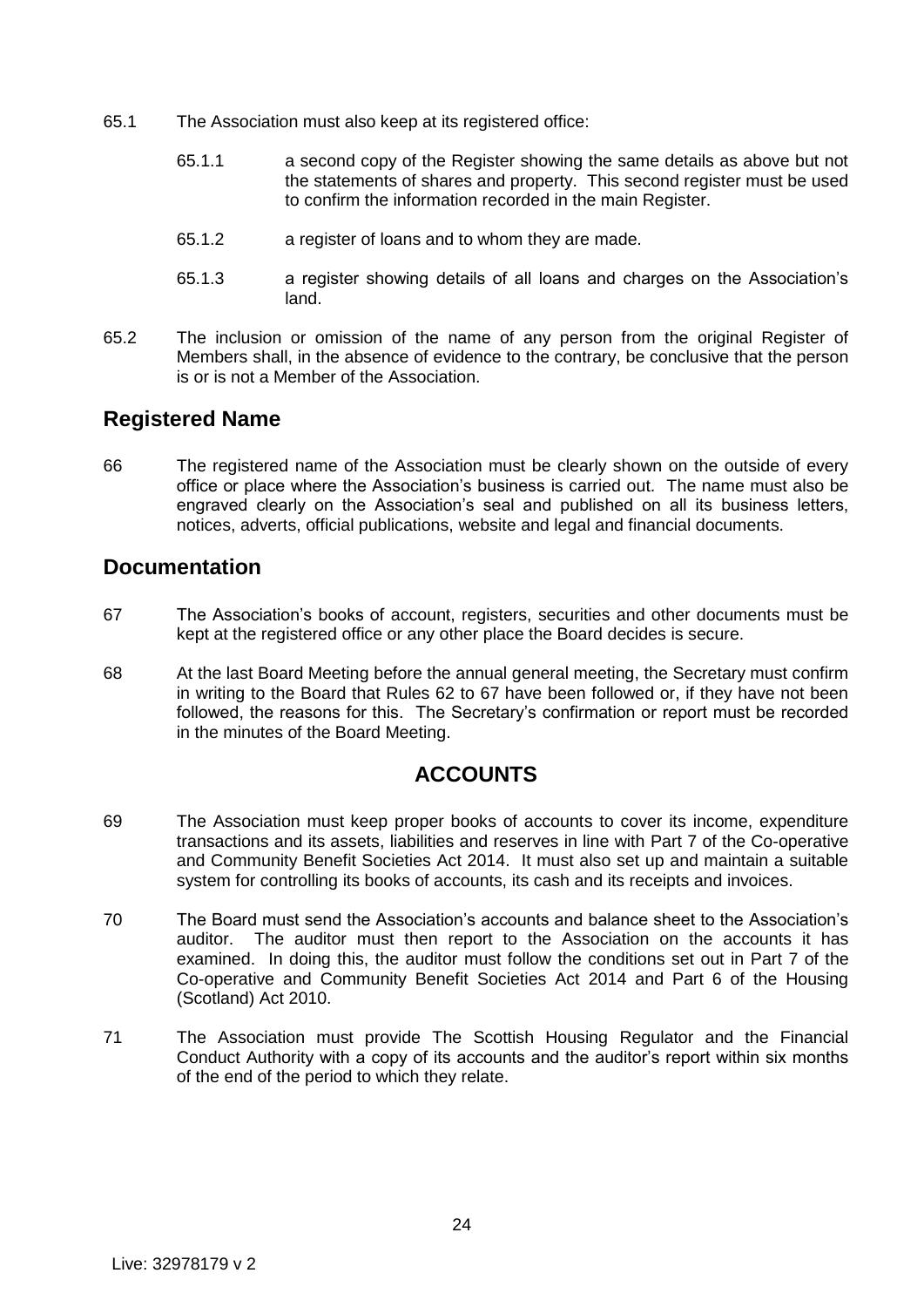## **THE AUDITOR**

- 72.1 Each year the Association must appoint, at a general meeting of the Association, a qualified auditor to audit the Association's accounts and balance sheet. In this Rule "qualified auditor" means someone who is a qualified auditor under Section 91 of the Cooperative and Community Benefit Societies Act 2014.
- 72.2 None of the following can act as auditor to the Association:-
	- 72.2.1 a Board Member or employee of the Association;
	- 72.2.2 a person who is a partner of, or an employee or employer of a Board Member or employee of the Association;
	- 72.2.3 an organisation which is a Member of the Association.
- 73 The Association must appoint an auditor within three months of being registered by the Financial Conduct Authority. The Board will appoint the auditor unless there is a meeting of the Association within that time. The Board may appoint an auditor to fill a casual vacancy occurring between general meetings of the Association. The Board shall take such steps as it considers necessary to ensure the continuing independence of the Association's auditor including the periodic review of the need for audit rotation. The Association must send a copy of its accounts and the auditor's report to The Scottish Housing Regulator within six months of the end of the period to which they relate.
- 74.1 An auditor appointed to act for the Association one year will be re-appointed for the following year unless:-
	- 74.1.1 a decision has been made at a general meeting to appoint someone else or specifically not to appoint them again; or
	- 74.1.2 they have given the Association notice in writing that they do not want to be re-appointed; or
	- 74.1.3 they are not a qualified Auditor or are excluded under Rule 72.2; or
	- 74.1.4 they are no longer capable of acting as Auditor to the Association; or
	- 74.1.5 notice to appoint another Auditor has been given.
- 74.2 To prevent an auditor being re-appointed or to appoint another person as auditor, not less than 28 days' notice must be given to the Association that the matter requires to be discussed at the next meeting of the Association.
- 74.3 The Association shall give notice to the auditor who is to be asked to step down that the matter will be discussed at the next meeting of the Association. If possible the Association will also give proper notice of this matter to the Members but if this is not possible, the Association can give notice by advertising in the local newspaper at least 14 days before the meeting.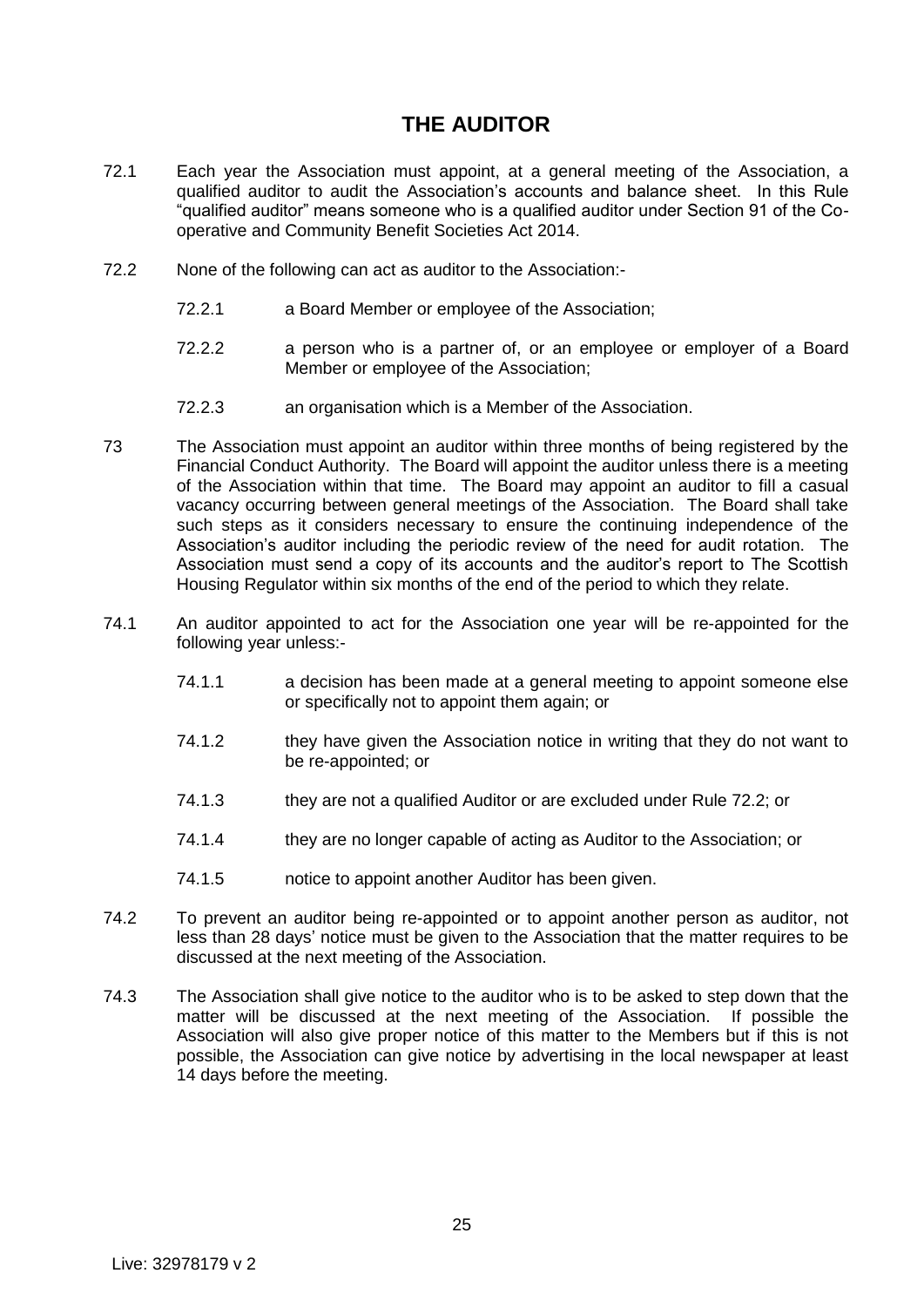74.4 The retiring Auditor may make representations to the Association or give notice that he/she intends to make representations at the meeting and the Association must tell the Members of any representations made by the Auditor under Section 95 of the Cooperative and Community Benefit Societies Act 2014.

## **ANNUAL RETURNS AND BALANCE SHEET**

- 75.1 Every year, within the time allowed by the law, the Secretary shall send to the Financial Conduct Authority the annual return in the form required by the Financial Conduct Authority.
- 75.2 The Secretary must also send:
	- 75.2.1 a copy of the auditor's report on the Association's accounts for the period covered by the return; and
	- 75.2.2 a copy of each balance sheet made during that period and of the auditor's report on that balance sheet.
- 76 If requested, the Association must provide a free copy of the latest annual return and auditor's reports to Members or people with a financial interest in the Association.
- 77 The Association must always keep a copy of the latest balance sheet and auditor's report publicly displayed at its registered office.
- 78 The Association must comply with the requests of The Scottish Housing Regulator for annual returns.

## **SURPLUSES AND DONATIONS**

- 79.1 The Association must not distribute its surpluses to Members.
- 79.2 The Board shall set and review periodically its policy for the donation of funds to charities, which policy shall be subject to the approval of the Parent Association. Such donations must further the objects of the Association and the Board shall report to the Members on such donations.
- 79.3 In furtherance of its objects the Association shall have power to pay the whole or part of the net profits of the Association to a housing association or other body having rules or objects the same or similar to the Association (and inter alia to enter into a deed or deeds of covenant for such purpose) provided that either:-
	- 79.3.1 the Association has effective control over such housing association or other body; or
	- 79.3.2 any sum so paid is held or applied by such housing association(s) or such other body or trust as prescribed by the Association; or
	- 79.3.3 the payment is to the Parent Association.
- 79.4 Any remaining profits must be carried forward to the next financial year.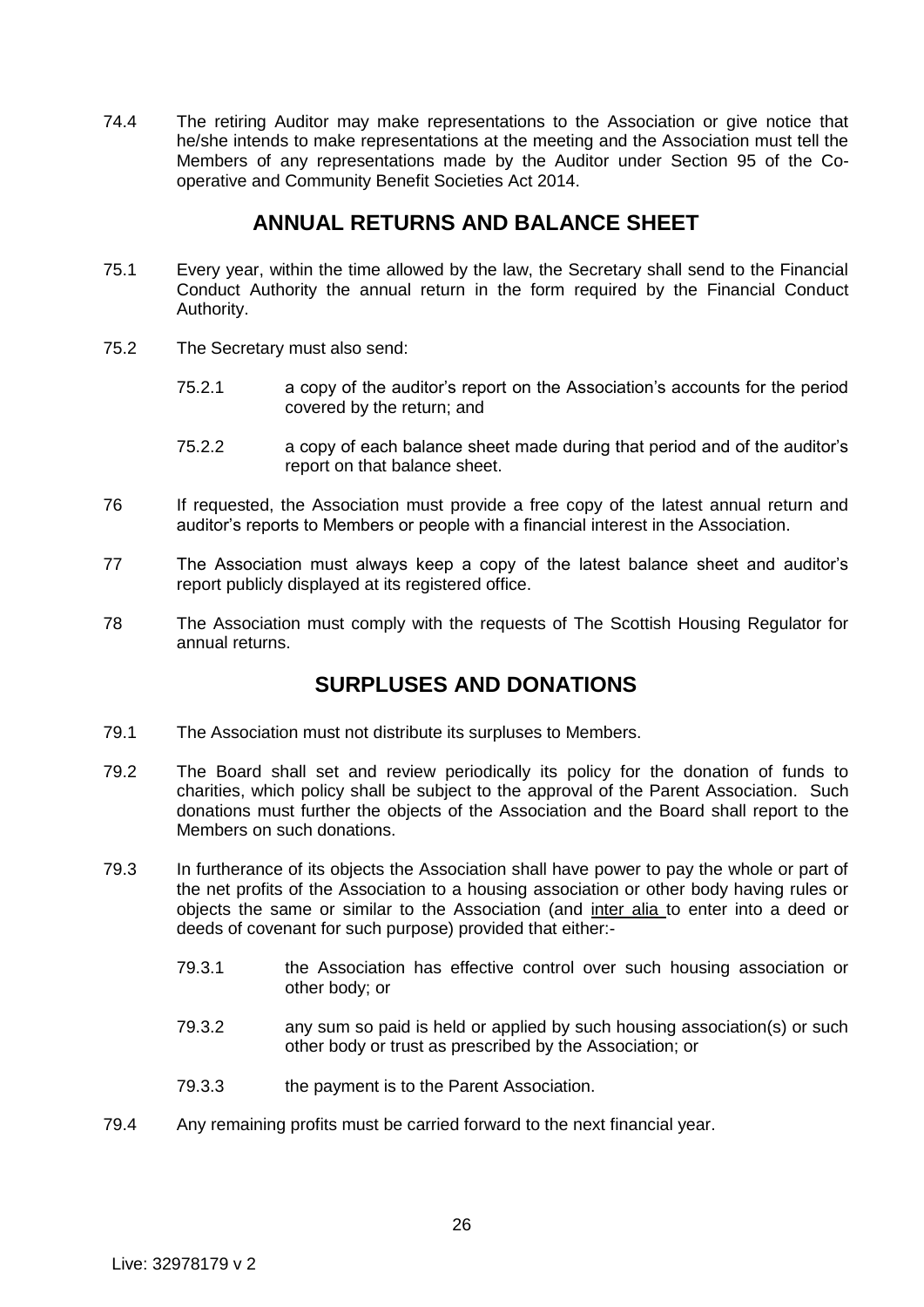79.5 Any payments made under Rule 79.2 or 79.3 shall be utilised in the furtherance of the objectives of a housing association, the Parent Association or other body within Scotland only.

## **INVESTMENTS**

80 The Association's funds may be invested by the Board in such manner as is permitted by its Investment Policy subject always to the requirement that the Association will comply with the Regulatory Framework and Regulatory Guidance issued by The Scottish Housing Regulator from time to time.

## **INSPECTING THE REGISTER**

81 Any Member or person having a financial interest in the Association can inspect their own account. They may also inspect the second copy of the Register of Members which shall be made available to them for inspection within 7 days of the request of a Member or eligible person. The books must be available for inspection at the place they are kept at all reasonable hours. The Board may set conditions for inspecting the books. The Association will also maintain a register of the names of those Members who have given consent for this purpose which shall be made available for inspection within 7 days of the request of any person.

## **DISPUTES**

- 82 Every dispute between the Association or the Board and:-
	- 82.1 a Member; or
	- 82.2 a person aggrieved who has ceased to be a Member within the previous six months; or
	- 82.3 a person claiming under the Rules of the Association

shall be dealt with in accordance with these Rules and any procedures determined by the Board from time to time but without prejudice to all rights which any person may have to raise an action on the matter in any court with competent jurisdiction, including without prejudice to the Sheriff Court in the Sheriffdom in which the Association's registered office is located.

## **STATUTORY APPLICATIONS TO THE FINANCIAL CONDUCT AUTHORITY**

- 83 Any 10 Members of the Association who have been Members for at least the 12 previous months can apply to the Financial Conduct Authority to appoint an accountant or actuary to inspect and report on the Association's books on payment to the Financial Conduct Authority of the costs required.
- 84.1 One-tenth of Members can apply to the Financial Conduct Authority to:
	- 84.1.1 appoint an inspector to examine and report on the affairs of the Association; or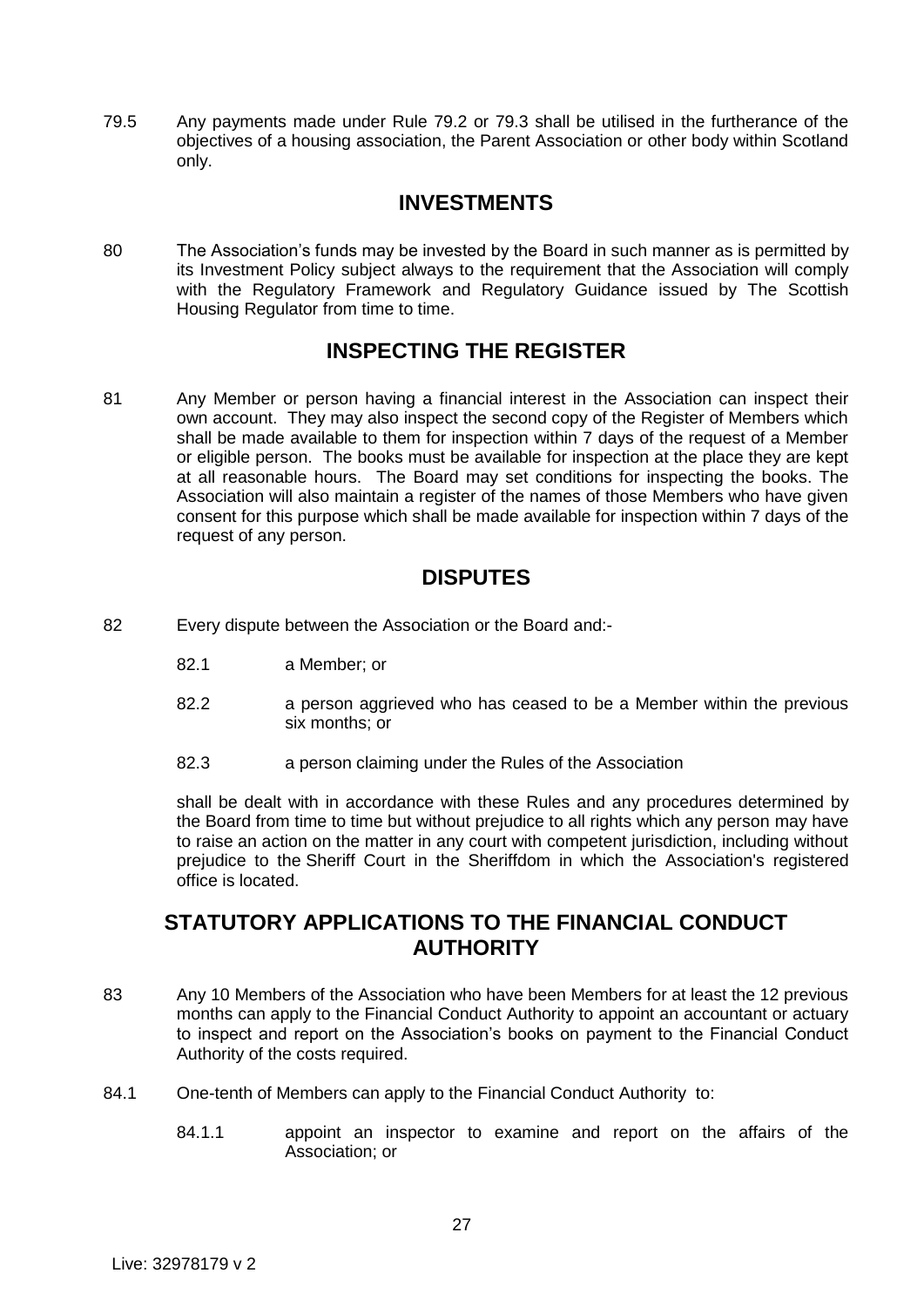- 84.1.2 call a special general meeting of the Association.
- 84.2 If there are more than 1000 Members in the Association, only 100 Members need to apply to the Financial Conduct Authority in terms of Rule 84.1.

## **COPIES OF RULES**

85 The Secretary shall, on demand, provide a copy of the Rules of the Association free of charge to any Member who has not previously been given a copy and, upon payment of such fee as the Association may require, not exceeding the amount specified by law, to any other person.

## **CLOSING DOWN THE ASSOCIATION**

- 86.1 The Association may be closed down in either of the following ways:
	- 86.1.1 by an order or resolution to wind up the Association as set out in the Insolvency Act 1986 and/or Section 105 of the Housing (Scotland) Act 2010; or
	- 86.1.2 In accordance with Section 119 of the Co-operative and Community Benefit Societies Act 2014, by an instrument of dissolution to which not less than three-fourths of the Members have given their consent testified by their signatures to the instrument.
- 86.2 The prior consent of the Office of the Scottish Charity Regulator is required before the Association can be dissolved. The Association must submit its application for consent to the Office of the Scottish Charity Regulator not less than 42 days before the date on which the Association intends to dissolve.
- 87 If any property remains after the Association has paid its debts, this property will be transferred to such other charitable registered social landlord as determined by The Scottish Housing Regulator.

## **CHANGING THE RULES**

- 88.1 Any changes to these Rules shall require prior written consent signed by the Parent Association and, subject to such consent, these Rules can be changed or deleted and new Rules can be introduced if:
	- 88.1.1 three-quarters of the votes at a special general meeting are in favour of the change(s); and
	- 88.1.2 The Scottish Housing Regulator has approved the change(s).
- 88.2 Where an amendment of these Rules affects the purposes of the Association the prior consent of the Office of the Scottish Charity Regulator is required. The Association must submit its application for consent to the Office of the Scottish Charity Regulator not less than 42 days before the date on which the Association intends to amend its purposes. Any other amendment to these Rules requires to be notified to them within three months of the change having been made.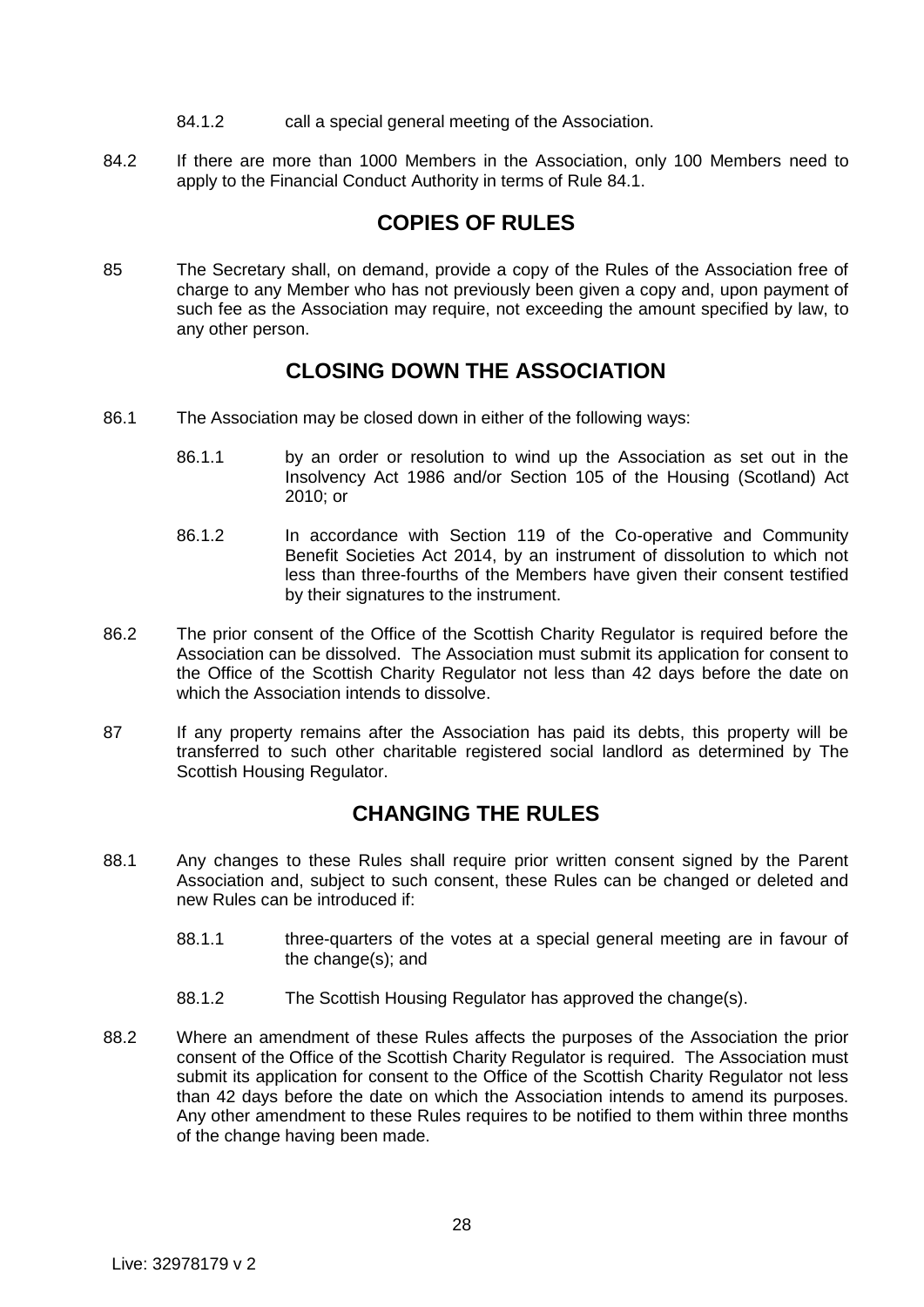- 88.3 The Association must apply to the Financial Conduct Authority to register every rule change as set out in treasury regulations. Each Member must receive a copy of the change. No change is valid until it has been registered by the Financial Conduct Authority.
- 88.4 The Association can (subject to prior written consent signed by the Parent Association) change its name if:
	- 88.4.1 three-quarters of the votes at a special general meeting are in favour of the change;
	- 88.4.2 the Financial Conduct Authority approves the change in writing; and
	- 88.4.3 the Office of the Scottish Charity Regulator has given its prior approval. The Association must submit its application for approval to the Office of the Scottish Charity Regulator not less than 42 days before the date on which the Association intends to change its name.
- 88.5 If the Association changes its name in terms of Rule 88.4 it must inform The Scottish Housing Regulator in writing within 14 days.
- 88.6 The Association can (subject to prior written consent signed by the Parent Association) change its registered office but must:
	- 88.6.1 notify The Scottish Housing Regulator and the Financial Conduct Authority of the change in registered office within seven working days of the decision having been made; and
	- 88.6.2 notify the Office of the Scottish Charity Regulator within three months of the change having been made.

## **INTERPRETING THESE RULES**

- 89.1 In these Rules, the following words and phrases have the meanings given below:
	- 89.1.1 "A person claiming through a Member":- includes an heir executor assignee or nominee. This definition would be used in connection with disputes about the transfer of a Member's share after his/her death. It would also cover executors of a former Member.
	- 89.1.2 "Association" means the registered social landlord referred to in Rule 1 whose Rules these are.
	- 89.1.3 "Board" means the Board of Management referred to in Rule 37.1.
	- 89.1.4 "Board Meeting" means a meeting of the Board.
	- 89.1.5 "Board Member" means a member of the Board.
	- 89.1.6 "Chairperson" means the Chairperson of the Association referred to in Rule 59.1.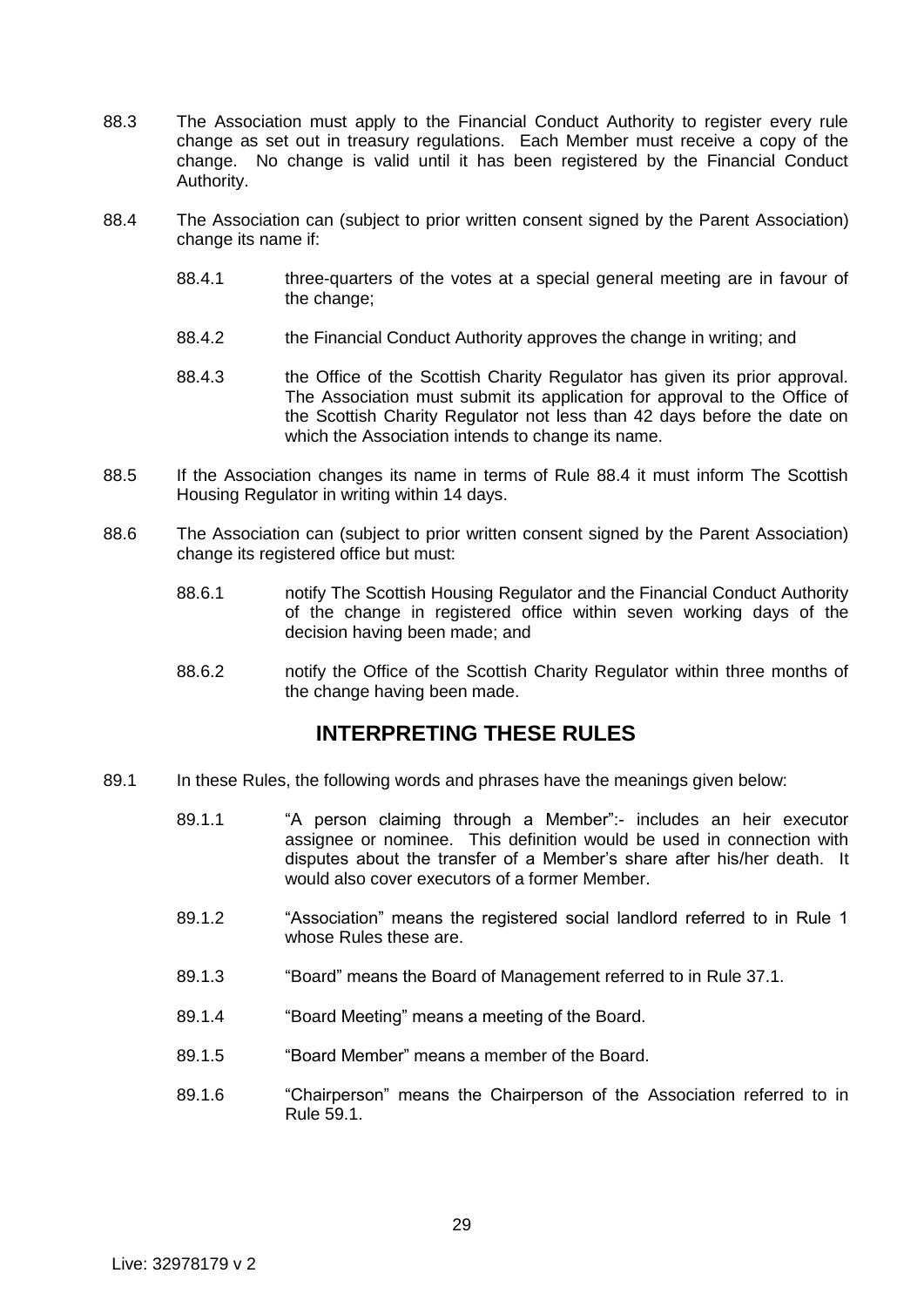- 89.1.7 "Close Relative" means someone who is the spouse or civil partner of a person, or (being either of the same or different sex) who cohabits with that person, or is that person's parent, grandparent, child, stepchild, grandchild, brother or sister.
- 89.1.8 "Financial Conduct Authority" means the registering authority for societies registered under the Co-operative and Community Benefit Societies Act 2014 and the Credit Unions Act 1979 set up in terms of the Financial Services Act 2012 or its successor body.
- 89.1.9 "Group" means the Association and any organisation which is its parent, its subsidiary or is a subsidiary of its parent.
- 89.1.10 "Meeting" means a general meeting of the Association, whether special, general or annual referred to in Rules 20-23.
- 89.1.11 "Member" means a member of the Association whose name is entered in the Register of Members.
- 89.1.12 "Office Bearer" means the Chairperson, Secretary, and such other Officer Bearer appointed under Rule 59.1.
- 89.1.13 "Office of the Scottish Charity Regulator" means the body set up under the Charities and Trustee Investment (Scotland) Act 2005 to regulate charities in Scotland.
- 89.1.14 "Ordinary Member" means a Member other than the Parent Association.
- 89.1.15 "organisation" means a legal body which exists separately and distinctly from its members and includes companies, building societies, registered societies, local authorities and so on and also for the purposes of these Rules includes unincorporated organisations such as social clubs, branches of political parties or trade unions and other voluntary bodies.
- 89.1.16 "Parent Association" means Sanctuary Housing Association registered under the Co-operative and Community Benefit Societies Act 2014 (register number 19059 R).
- 89.1.17 ""property" includes everything which can be passed on by inheritance (including loans, certificates, books and papers).
- 89.1.18 "Register of Members" means the register of members referred to in Rule 64.
- 89.1.19 "Rules" means the registered Rules of the Association.
- 89.1.20 "Taxes Acts" means Part 11 of the Corporation Tax Act 2010 as read with Schedule 6 of the Finance Act 2010 and any statute or statutory provision which amends, extends, consolidates or replaces the same.
- 89.1.21 "The Scottish Housing Regulator" means The Scottish Housing Regulator as established pursuant to Section 1 of the Housing (Scotland) Act 2010.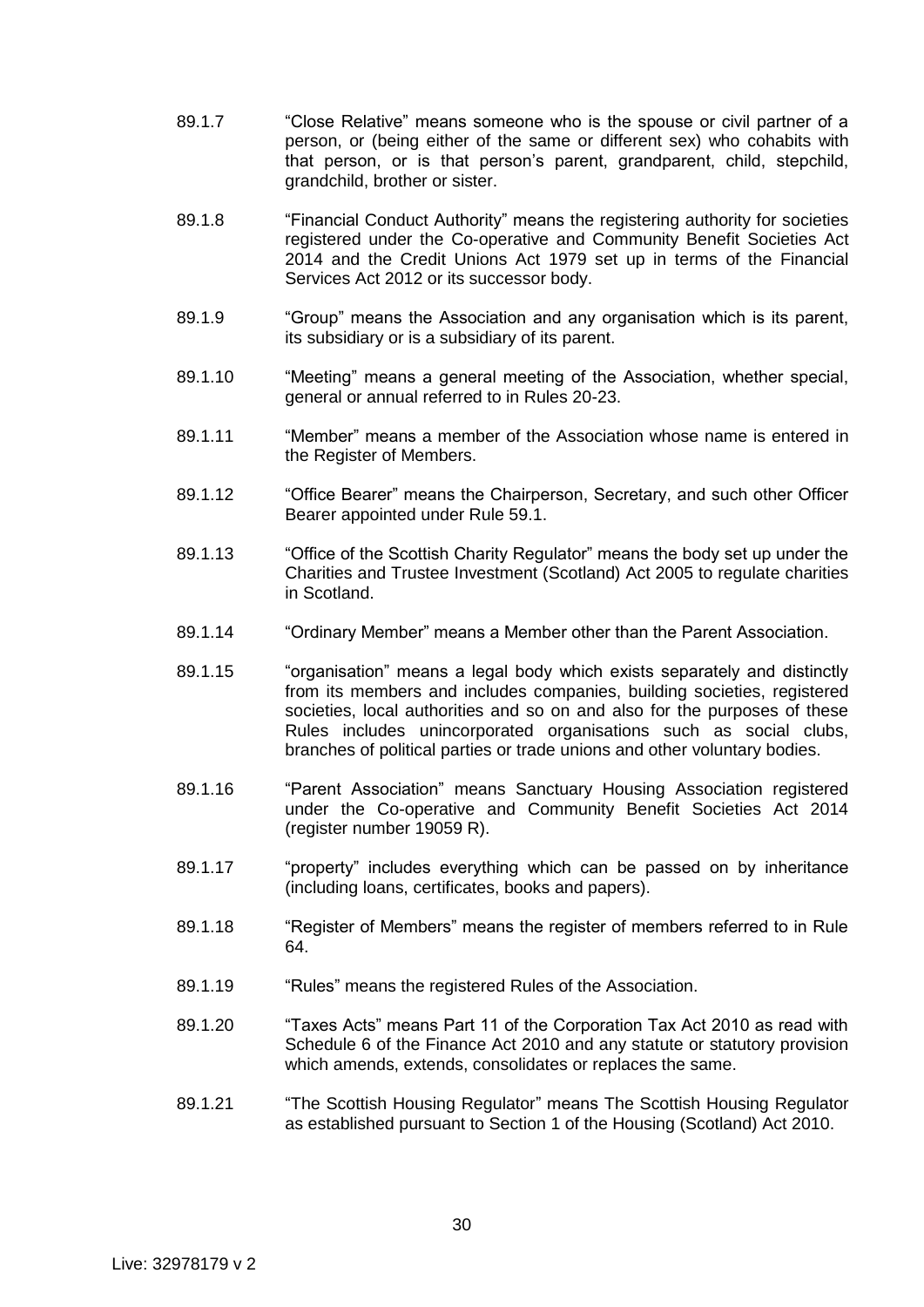- 89.1.22 "Secretary" means the Office Bearer appointed by the Board to be the Secretary of the Association or anyone authorised by the Board to stand in for the Secretary.
- 89.1.23 Words in the singular also include the plural. Words in the plural also include the singular.
- 89.1.24 A reference to law or statute is a reference to that law or statute as reenacted, amended or replaced.
- 89.2 In the event of Sterling joining the Euro any sums of money referred to in Sterling in these Rules shall be redenominated into Euros at the rate of exchange applying for such redenomination as at the date of joining the Euro.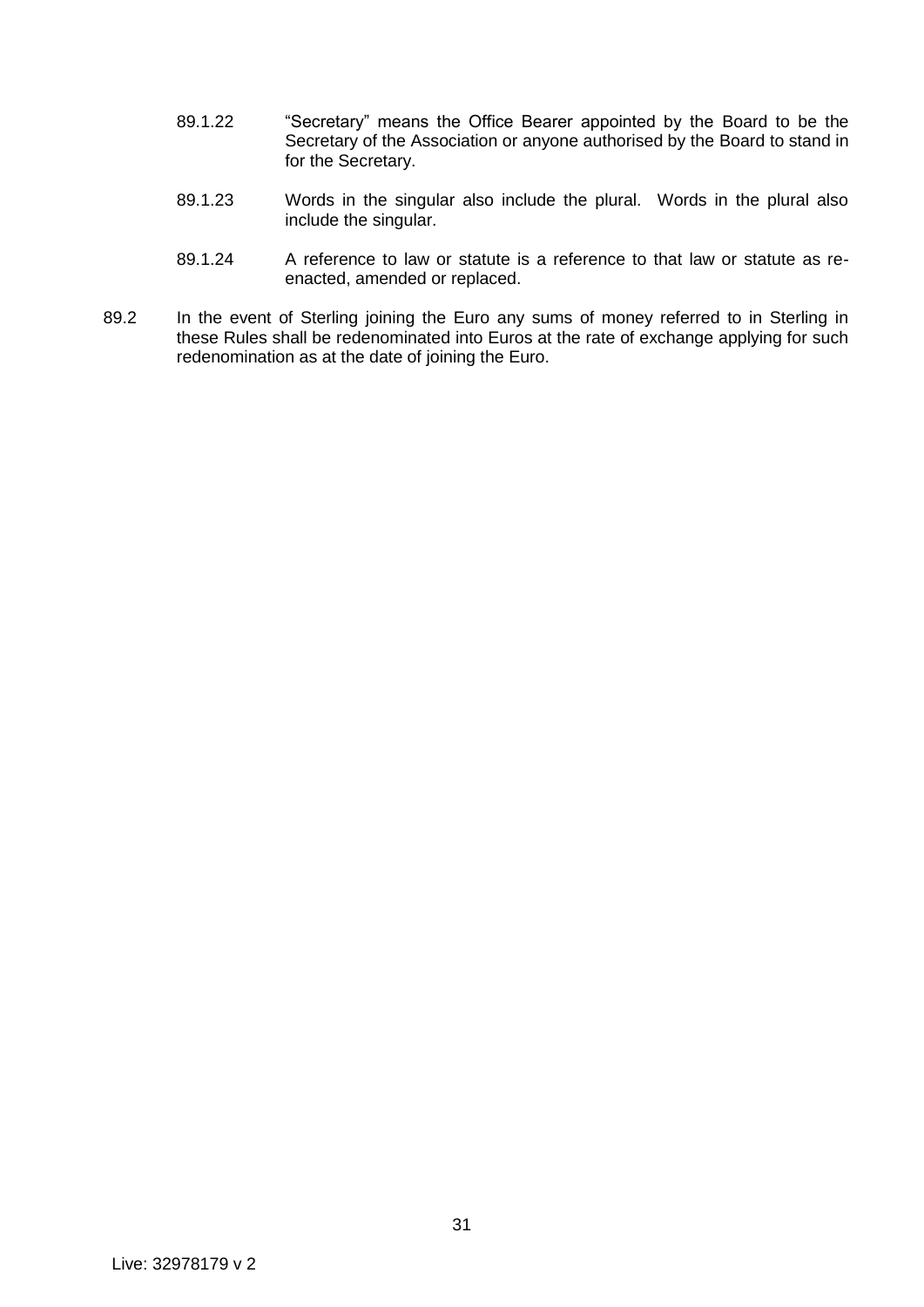## **APPENDIX 1**

## **PROXY FORM**

You must use the wording shown below to appoint a representative to vote at a meeting for you. Please see Rule 27.2 for more details.

I (insert name) am a member of (insert name) \_\_\_\_\_\_\_\_\_\_\_\_\_\_ Limited.

My address is: (please insert).

I hereby appoint (insert name) who lives at (insert address) to be my representative and vote for me at the Association's meeting on (insert date) and any other dates that meeting continues on.

Your name

Your signature

Date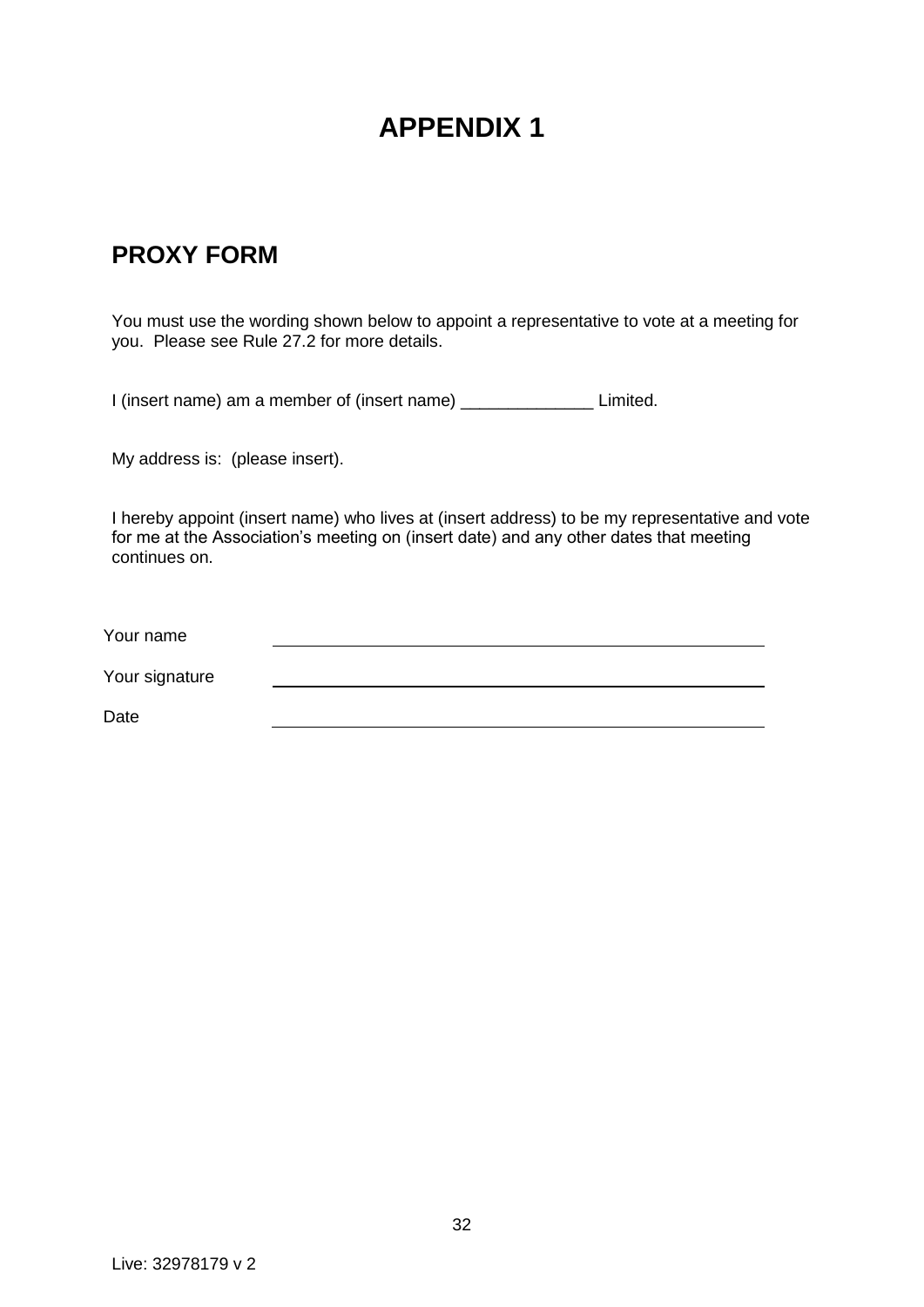## **APPENDIX 2**

## **CANCELLATION OF PROXY**

You must use the wording shown below to reverse your application to send a representative to vote at a meeting for you. Please see Rule 27.5 for more details.

I (insert name) am a member of (insert name) \_\_\_\_\_\_\_\_\_\_\_\_\_\_ Limited.

My address is: (please insert).

I hereby revoke the appointment of (insert name) as my representative to vote for me at the Association's meeting on (insert date) made by me on the (insert date).

I no longer authorise the person referred to above to represent me at the meeting referred to above.

Your name

Your signature